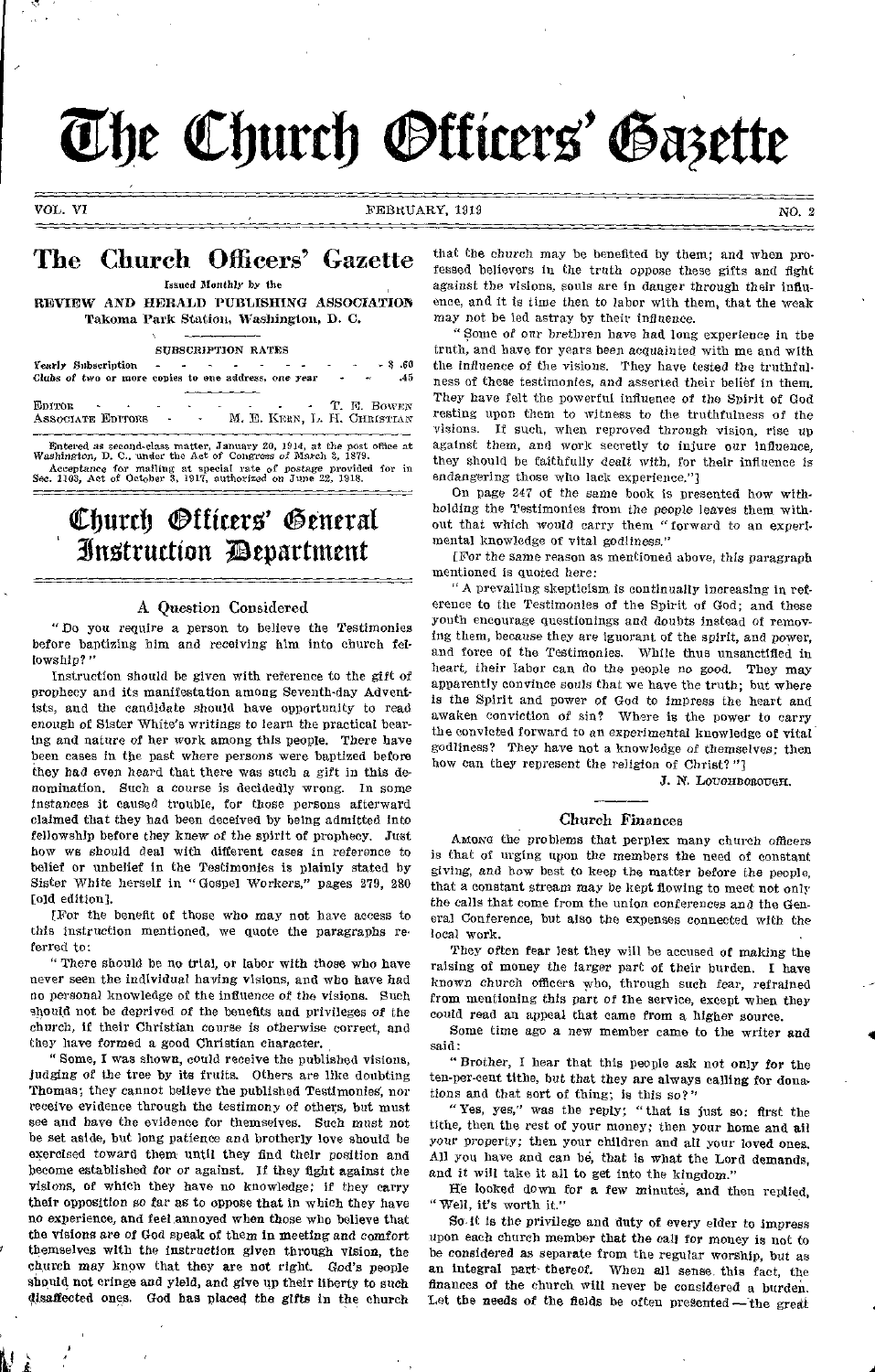field beyond as the crying need; the home held as the training-ground for new recruits to the lands afar; the schools and sanitariums as the best places possible for the development of the most successful workers for the difficult places of the earth. Thus each one will come to feel it a privilege to give.

How many times we hear it said, "0, it is not hard to raise money for foreign missions! But for home work and institutional support it is hard to get even a little." This is because the great object of these home efforts is not understood. If we realized the influence of our sanitariums and schools in the furnishing of trained help for the countries where the darkness is the greatest, we should soon see that it is impossible to separate our home institutional work from the advance into foreign fields. The character of the work in the foreign lands is dependent upon the training given the worker in the home institutions.

Let there be regularity in the church with reference to the collections for the various needs,— certain Sabbaths for certain objects,— and it should not be thought out of place to call attention weekly to the offerings for the following Sabbath. The use of the envelope that is provided will facilitate this matter, and all the various offerings may be collected at the same time.

Be frank and open with regard to the necessary expenses; counsel with the members regarding essential outlays; let every one feel that he is a part of the working and paying force. Explain the details of the calls that come, and let the treasurer's report be rendered in such a way as to be readily understood by all. The personal explanation of some of these calls and the need for all to take part, can be made the entering wedge in the talks to those who are not faithful in tithe paying. By a careful study of the names of those who pay tithes, and by earnest and prayerful efforts to present to every wage-earning church member his duty in this respect, the church elder will not only be filling the responsibility placed upon him, but the treasury will be sustained, and the work the sooner finished,

WM. A. WESTWORTH.

# Singing as a Part of Church Service

SINGING, to be in place in the church services, and as a means of worshiping God, should be of the right spirit. It is mere mockery to enter into this part of the service in a careless, indifferent, or irreverent spirit. Much depends upon the leader's manner of announcing the songs whether the worshipers enter into the song service with a proper understanding. It is much better to sing less and sing well and intelligently, than to bring so much singing into the ordinary services.

Upon this point there is need of careful consideration. In the services for the worship *of* God there is to be perfect freedom, and no restrictions are to he placed on the manner of worship in song or otherwise; yet we may speak in a general way in reference to this matter.

We once visited a church where the singing was very poor. However, the members did the best they could. The leaders in the Sabbath school, as well as in the church services, seemed to feel that it was necessary that there should always be a stated number of songs, and their custom provided for a liberal number; and in each instance the whole song was sung, even though there were five or six stanzas. It was evident that many were weary before finishing some of these songs.

We should not eliminate from our services the proper number of hymns, yet many times the exercises would be much more interesting if but one or two stanzas of an appropriate song could be sung at the proper time.

We have been in social meetings In which those who seemed inclined to lead out in singing would consume a large portion of the time. In all our church services it would be much better and more pleasing to God, we believe, if greater care were exercised not to make the singing tedious and irksome.

# Suggestive Program for Fourth Sabbath Home Missionary Service

(To be held February 22) OPENING Soso: "Hymns and Tunes," No. 1257; "Christ in Song," No. 616.

Scripture Reading: James 2: 1-26.<br>Prayer.

Report of of Church Missionary Secretary. Song: " Hymns and Tunes," No. 1345; " Christ in Song,"

No. 49. Bible Study: God's Religion.

Reading: The Work of Beneficence Is the Work for This Time.

Special Music.

Reading: Christian Help Work. Collection for the church poor fund. Closing Song: "Christ in Song," No. 542.

#### Note to the Leaders

Christian help work is a work that every member of the miosionary society can engage in, because there are so many different kinds of work to be done. The missionary secretary should have a supply of the leaflet Home Missionary Series No. 13, on hand with which to supply the members. This leaflet mentions the different kinds of Christian bein work, and how that work should be done.

# God's Religion

WrIAT does James declare pure and undefiled religion to be? James 1: 27. to be? Jame<sup>4</sup> 1: 27.<br>2. What will faith not allow? James 2: 1.

3. What does genuine faith always produce? James

2: 14-1S. 4. What provision has been made in the gospel for every soul? Isa. 61: 1-3. 5. What follows in the wake of disobedience? Jer. 34:

15-20. 6. What has God promised to those who obey him?

Isa, 58: 6-11.

7. According to what rule will the rewards be given in the judgment day? Matt. 25: 34-45.

# The Work of Beneficence is the Work for This Time

I CANNOT too strongly urge all our church members, all who are true missionaries, all who believe the third angel's message, all who turn away their feet from the Sabbath, to consider the message of the fifty-eighth chapter of Isaiah. The work of beneficence enjoined in this chapter is the work that God requires his people to do at this time. It is a work of his own appointment. We are not left in doubt as to where the message applies, and the time of its marked fulfilment, for we read:

"They that shall be of thee shall build the old waste places: thou shalt raise up the foundations of many generations; and thou shalt be called, The repairer of the breach, The restorer of paths to dwell in." Verse 12.

God's memorial, the seventh-day Sabbath, the sign ofhis work in creating the world, has been displaced by the man of sin, God's people have a special work to do in repairing the breach that has been made in his law; and' the nearer we approach the end, the more urgent this work becomes. All who love God will show that they bear his sign by keeping his commandments. They are the restorers, of paths to dwell in. The Lord says:

" If thou turn away thy foot from the Sabbath, from doing thy pleasure on my holy day; and call the Sabbath a delight, . . then shalt thou delight thyself in the Lord; and I will cause thee to ride upon the high places of the earth." Verses 13, 14.

Thus genuine medical missionary work is bound up inseparably with the keeping of God's commandments, of which the Sabbath is especially mentioned, since it is the great memorial of God's creative work, Its observance is bound up with the work of restoring the moral image of God in man. This is the ministry which God's people are to carry forward at this time. This ministry, rightly performed, will bring rich blessings to the church.

As believers in Christ we need greater faith. We need to be more fervent in prayer. Many wonder why their prayers are so lifeless, their faith so feeble and wavering, their Christian experience so dark and uncertain. "Have.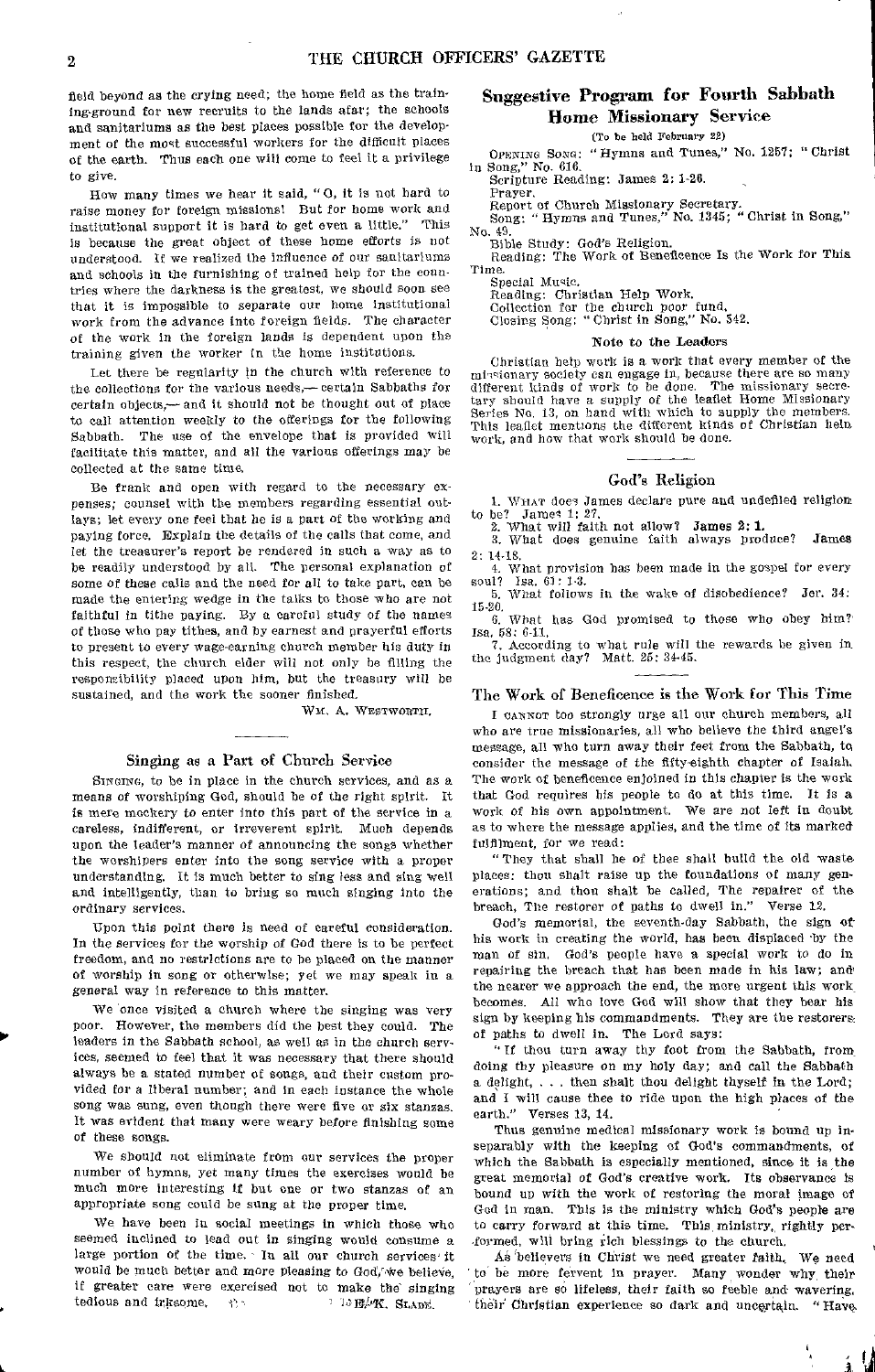we not fasted," they say, "and walked mournfully before the Lord of hosts?" In the fifty-eighth chapter *of* Isaiah Christ has shown how this condition *of* things may be changed, He says: " Is not this the fast that I have chosen? to loose the bands *of* wickedness, to undo the heavy burdens, and to let the oppressed go free, and that ye break every yoke? Is it not to deal thy bread to the hungry, and that thou bring the poor that are cast out to thy house? when thou seest the naked, that thou cover him; and that thou hide not thyself from thine own flesh?" Verses 6, 7. This is the recipe that Christ has prescribed *for* the faint-hearted, doubting, trembling soul. Let the sorrowful ones, who walk mournfully before the Lord, arise and help some one who needs help.

Every church is in need of the controlling power of the Holy Spirit; and now Is the time to pray for it. But in all God's work for man he plans that man shall co-operate with him. To this end the Lord calls upon the church to have a higher piety, a more just sense *of* duty, a clearer realization of their obligations to their Creator He calls upon them to be a pure, sanctified, working people. And the Christian help work is one means of bringing this about, for the Holy Spirit communicates with all who are doing God's service.

To those who have been engaged in this work I would say, Continue to work with tact and ability. Arouse your associates to work under some name whereby they may be organized to co-operate in harmonious action. Get the *young* men and women in the churches to work. Combine medical missionary work with the proclamation of the third angel's message. Make regular, organized efforts to lift the church members out of the dead level in which they have been for years. Send out into the churches workers who will live the principles *of* health reform. Let those be sent who can see the necessity of self-denial in appetite, or they will be a snare to the church. See if the breath of life will not then come into our churches. A new element needs to be brought into the work. God's people must realize their great need and peril, and take up the work that lies nearest them.

With those who engage in this work, speaking words in season and out of season, helping the needy, telling them of the wonderful love of Christ for them, the Saviour is always present, impressing the hearts of the poor and miserable and wretched. When the church accepts its Godgiven work, the promise is, " Then shall thy light break forth as the morning, and thine health shall spring forth speedily: and thy righteousness shall go before thee; the glory of the Lord shall be thy rereward." Christ is our righteousness; he goes before us in this work, and the glory *of* the Lord follows.

All that heaven contains is awaiting the draft of every soul who will labor in Christ's lines. As the members *of*  our churches individually take up their appointed work, they will be surrounded with an entirely different atmosphere. A blessing and *a power* will attend their labors. They will experience a higher culture of mind and heart. The selfishness that has bound up their souls will be overcome. Their faith will be a living principle. Their prayers will be more fervent. The quickening, sanctifying influence of the Holy Spirit will be poured out upon them, and they will be brought nearer to the kingdom *of* heaven.

The Saviour ignores both rank and caste, worldly honor and riches. It is character and devotedness of purpose that are *of* high value with him, He does not take sides with the strong and worldly favored. He, the Son of the living God, stoops to uplift the fallen. By pledges and words of assurance he seeks to win to himself the lost, perishing soul. Angels of God are watching to see who of his followers will exercise tender pity and sympathy. They are watching to see who *of* God's people will manifest the love of Jesus,

Those who realize the wretchedness of sin, and the divine compassion of Christ in his infinite sacrifice for fallen man, will have communion with Christ. Their hearts will be full of tenderness; the expression of the countenance and the tone of the voice will show forth sympathy; their efforts

 $\boldsymbol{\mu}$ 

will be characterized by earnest solicitude, love, and energy, and they will be a power through God to win souls to Christ,

We all need to sow a crop of patience, compassion, and love. We shall reap the harvest we are *sowing.* Our characters are now forming for eternity. Here on earth we are training for heaven. We owe everything to grace, free grace, sovereign grace. Grace in the covenant ordained our adoption. Grace in the Saviour effected our redemption, our regeneration, and our adoption to heirship with Christ. Let this grace be revealed to others.—" *Testimonies for the Church," Vol. VI, pp. 265-268.* 

# Christian Help Work

THE poor, the sick, the blind, the discouraged, the disconsolate, are ever about us, and in ministering to these lie great possibilities. The impression that many have of the religion of Seventh-day Adventists is that it is a negative religion,— gloomy, pessimistic, and full of " don'ts." The work of the Home Missionary Department tends to correct this impression, and the Christian help work brings to view the hopeful, helpful, cheerful side of this message. The Lord caused Joseph to forget his troubles; and he would have us help the unfortunate to forget theirs. Isaiah says: " How beautiful upon the mountains are the feet of him that bringeth good tidings, that publisheth peace; that *bring*eth good tidings of good, that publisheth salvation; that saith unto Zion, Thy God reigneth! " The same thought is expressed by Paul in Rom. 10: 15. The following are some opportunities for doing practical Christian help work.

# Visiting the Sick

Search' out the sick of the neighborhood and visit them, A Seventh-day Adventist who has not learned to apply a fomentation has not yet completed his education. A fomentation cloth, wielded by willing hands and a sympathetic heart, may be the magic key to open doors of homes and hearts, and make them receptive to the love of Christ and his truth.

In visiting the sick, avoid curiosity and personal questions. Do not encourage people to talk *of* their troubles, but with gentle charity help to keep concealed the family skeletons found in nearly every home. As dew before the sun, bodily ills and mental woes will vanish under the cheerful, soothing influence of a true home missionary. A little remembrance of flowers or fruit at the first call, afterward a book or some daintily prepared food, will be appreciated, Is there a convalescent in whom you are interested? Offer to sit with and read to her, and thus occasionally relieve the *family* or nurse for an hour or two. If a physician is in charge, do nothing to which he could possibly object.

Every church member should have a working knowledge of first-aid methods: how to give a hot foot bath; what to do for earache and headache; how to dress a minor wound, In fact, every church member should be a home missionary, and every home *missionary* should he as was Christ a medical *missionary.* A prominent worldly physician once said that if he could always have a Christian Seventh-day Adventist with sound sense and a practical knowledge of hydrotherapy to look after his patients, he would make few calls for trained nurses.

In visiting hospitals and other institutions, *never* transgress the established rules. Do *not* be obtrusive if the patient has other *visitors.* If you are to make frequent visits to the wards of the hospitals, do not take literature the first time; if possible take flowers. Speak to the nurse in charge, and tell her you have come to distribute a few flowers. Be pleasant to her, and win her confidence. Ask her permission to visit the ward. If she is busy, do not unnecessarily detain her. Select one of the prettiest flowers, and give it to her. Win your way, do not force it. On your next visit, the Temperance *Instructor* or some little tract (not doctrinal) would do nicely to distribute among the patients. Do your part; then watch for opportunities, and you will be surprised to see how many there will be. Do not be hasty in thrusting the Bible into people's faces;

1Paper read at a Home Missionary Convention.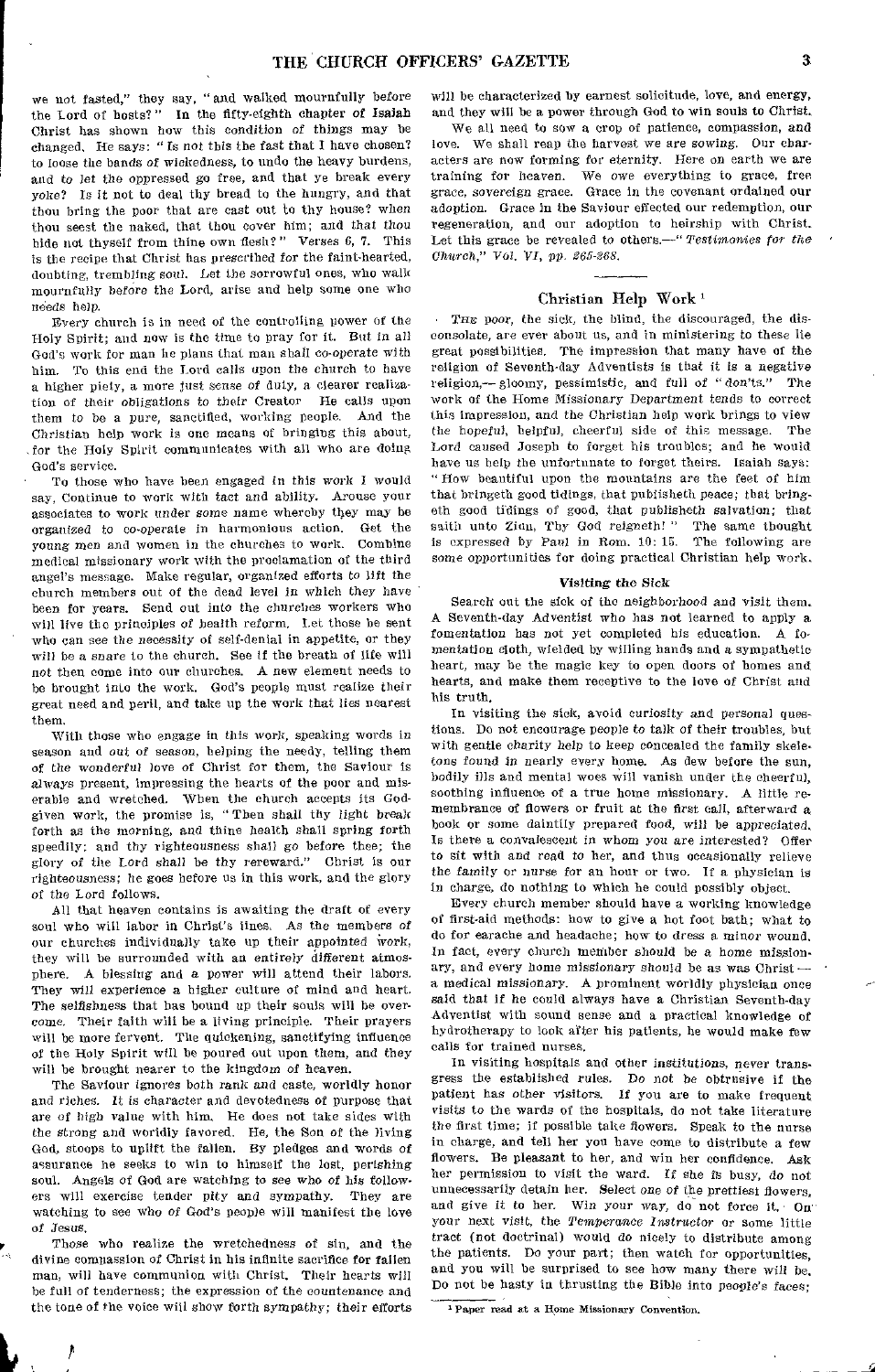let them see its principles made flesh, then they will be more willing to hear the written word.

Besides hospitals, there are homes for the aged, orphans' homes, and county homes which should receive attention. Visit these, and learn something of the conditions, the number of inmates, etc. Tell those in charge that you are interested in this work, and want to spend some of your time making life more pleasant for those who are not so fortunately situated as you, Distribute flowers or fruit; ask if It is permissible to read to them for an hour occasionally. "Christ's Object Lessons" is a good book for the older people. Save copies of the *Little Friend* for the children, The management of these different institutions usually have set times for making clothing and supplies, such as table cloths, sheets, pillowslips, towels, etc. If you can sew, offer a little of your time. You will broaden your circle of acquaintances, and possibly win some stars for your crown.

In the county homes, arrange for meetings to be held with the inmates; take food and clothing to them; if you can sing, go sometimes to sing for them. In fact, he a sunbeam as you go in and out of these places where so little of the loye and warmth and good cheer of a home are found.

# Work for the Blind

Because institutions for the blind are few and scattered, not many have the privilege of visiting them. So our work is more directly for those who live in our own neighborhoods or walk our city streets. Get acquainted with these unfortunate ones, and inquire if they can read the raised type. If so, provide them with copies of the Christian *Record* magazine. A few pennies dropped into their cups as you pass them on the street, will not be missed by you., Speak to them, and be a friend; and when they have learned to recognize your voice, you will be well repaid to see their faces light up with pleasure at your approach. Get a vision of the new earth yourself, and you will be able to give such a vivid portrayal of it to those who are blind, that they will be glad to know more about the time when sightless eyes shall be opened, and affliction shall not abound.

#### Temperance

In the cause of temperance we have an opportunity to Show our colors. In every church there should be a committee of keen, wide-awake, representative persons Who will watch for announcements of speakers, special meetings, etc., and attend them with a supply of our literature to distribute. Ex-Governor Glenn, while speaking in Tampa, Fla., on the subject of nation-wide prohibition, held up a copy of the *Youth's Instructor* and said: " This, the *Temperance Instructor,* is one of the best, if not the best, magazine on the market for the cause of temperance." We have some excellent material which can and should be scattered like autumn leaves, if a local option or a State-wide campaign is being carried on, Enlist for service. This is a humanitarian cause; we must help foster and nourish it. When Santa Barbara, Cal., was striving for local option, the State secretary of the Anti-Saloon League said: "If all the churches had done as nobly as the Seventh-day Adventists, defeat would have been impossible."

## Caring for the Poor

To dispense money regardless of conditions is not a wise plan to pursue; search out the cause, as Job did. True, many are poor because of bad management and a lack of appreciation of the value of money, yet we should not be like the prospective juror, who, when questioned by the judge as to his fitness, said, "Well, judge, I always said, Where there is smoke there must be some fire; there must be something wrong or they wouldn't be here, so I jes' judges 'em ail guilty."

Misfortune, sickness, and death have brought many to dire poverty. Food, clothing, and fuel should be provided if necessary. The food should be wholesome and substantial, and given with discretion. Never give soiled or torn garments; let them be clean and neatly repaired. This, in iteelf, will be an example of thrift and industry. A depository should be provided by the church where clothing can be placed, and a committee appointed to gather up the clothing; others can put it in a presentable condition, and dispense it as the calls are made.

While supplying the material things, watch for opportunities to offer suggestions about sewing, mending, cooking, sanitation, and hygiene. Many struggling housewives and mothers would do better if they only knew how.

In order that this work may be carried on more effectively, in every church there should be held cooking schools and schools of health, and lectures should be given on sanitation, hygiene, care of babies, rational treatments, care of the sick, and on other timely subjects.

MBS. B. M. HEALD.

# MISSIONARY MEETINGS

# Suggestive Program for First Week

Opening Exercises: Song; Prayer; Minutes; Scripture Reading: Matt. 25: 14-30; Song. Reports of Work Done. Study: Talents. Plans for Work.

Closing Song.

# Talents

1. To how many has God given talents? Matt, 25: 15. 2. What special talents have been Intrusted to the followers of Christ?

"The talents that Christ intrusts to his church represent especially the gifts and blessings imparted by the Holy Spirit. To one is given by the Spirit the word of wisdom; to another the word of knowledge by the same Spirit; to another faith by the same Spirit; to another the gifts of healing by the same Spirit; to another the working of miracles; to another prophecy; to another discerning of spirits; to another divers kinds of tongues; to another the interpretation of tongues: but all these worketh that one and the selfsame Spirit, dividing to every man severally as he will.' All men do not receive the same gifts, but to every servant of the Master some gift of the Spirit is promised."— "*Christ's Object Lessons," p. 837.* 

3. What other talents does the Lord require us to put to the exchange for him?

" The special gifts of the Spirit are not the only talents represented in the parable. It Includes all gifts and endowments, whether original or acquired, natural or spiritual. All are to be employed in Christ's service. In becoming his disciples, we surrender ourselves to him with all that we are and have. These gifts he returns to us purified and ennobled, to be used for his glory in blessing our fellow men." *—Id.,* p. *328.* 

4. What does the Lord require us to do with our talents? Matt. 25: 16.

5. Does the Lord require the possessor of small talent to use that talent in his service?

" It was the one with the smallest gift who left his talent unimproved. In this is given a warning to all who feel that the smallness of their endowments excuses them from service for Christ. If they could do some great thing, how gladly would they undertake it; but because they can serve only In little things, they think themselves justified in doing nothing. In this they err. The Lord in his distribution of gifts Is testing character. The man who neglected to improve his talent proved himself an unfaithful servant. Had he received five talents, he would have buried them as he buried the one. His misuse of the one talent showed that he despised the gifts of heaven."—Id, p. *355.* 

6. What will be the reward of the faithful servant? Matt. 25: 21.

# Suggestive Program for Second Week

Opening Exercises: Song; Season of Prayer; Minutes; Scripture Reading; Song.

Reports of Work Done. Study: Christian Courtesy.. Plans for Work. Closing Song.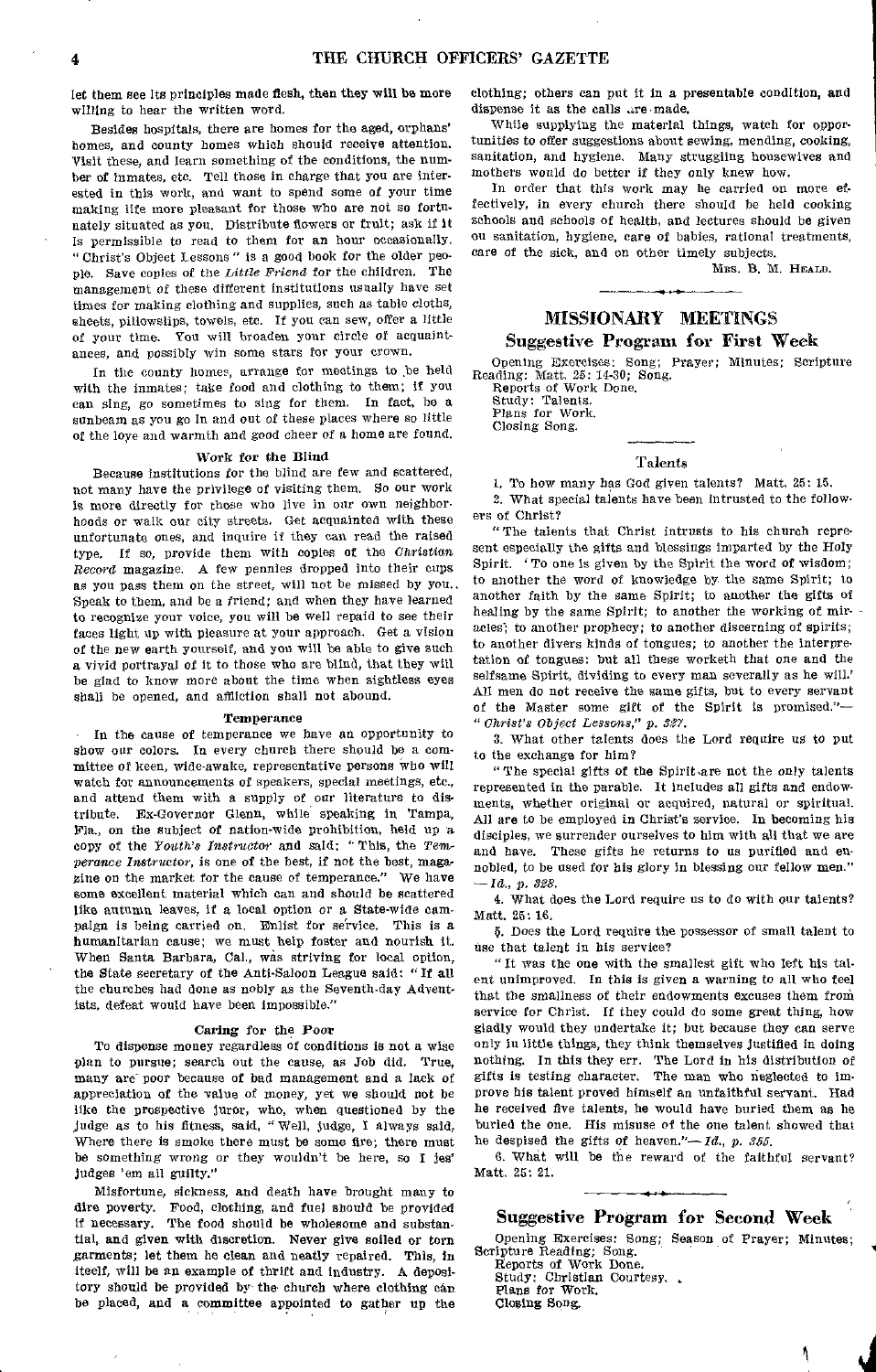# Christian Courtesy

1. WHAT should be our conduct toward one another? "Love as brethren, be pitiful, be *courteous."* 1 Peter 3: 8,

2. How many should we honor?

"Honor all men. Love the brotherhood." 1 Peter 2: 17. 3. Whom should we salute?

" If ye salute your brethren only, what do ye more than others? do not even the publicans so?" Matt. 5: 47.

4. What respect should be shown the aged?.

"Thou shalt *rise up* before the hoary head, and *honor*  the face of the old man." Lev. 19: 32. See 2 Kings 2: 23, 24. 5. Whom especially should children honor?

"Honor thy *father* and thy *mother.*" Ex. 20: 12.

6. How should faithful gospel ministers be regarded? "Let the elders that rule well be counted worthy of *double honor."* 1 Tim. 5: 17.

7. What is the basis of true Christian courtesy?

" Charity [love] . . . is kind; . . charity vaunteth not itself, is not puffed up, doth not behave itself unseemly, seeketh not her own." 1 Cor. 13: 4, 5.

" We must let Christ into our hearts and homes if we would walk in the light. Home should be made all that the word implies. It should be a little heaven upon earth, a place where the affections are cultivated instead of being studiously repressed. Our happiness depends upon this cultivation *of* love, sympathy, and true courtesy to one another. The reason there are so many hard-hearted men and women in our world *is* that true affection has been regarded as weakness, and has been discouraged and repressed. The better part of the nature *of* persons of this class was perverted and dwarfed in childhood, and unless rays of divine light can melt away their coldness and hard-hearted selfishness, the happiness of such is buried forever. If we would have tender hearts, such as Jesus had when he was upon the earth, and sanctified sympathy, such as the angels have for sinful mortals, we must cultivate the sympathies of childhood, which are simplicity itself. Then we shall be refined, elevated, and directed by heavenly principles,

" A cultivated intellect is a great treasure; but without the softening influence of sympathy and sanctified love, it is *not* of the highest value. We should have words and deeds *of* tender consideration for others. We can manifest a thousand little attentions in friendly words and pleasant looks, which will be reflected upon us again. Thoughtless Christians manifest by their neglect of others that they are not in union with Christ. It is impossible to be in union with Christ and yet be unkind to others and forgetful of their rights. Many long intensely for friendly sympathy. God has given each of us *an* identity of our own, which cannot be merged in that of another; but our individual characteristics will be much less prominent if we are indeed Christ's and his will is ours. Our lives should be consecrated to the good and happiness of others, as was our Saviour's. We should be self-forgetful, ever looking out for opportunities, even in little things, to show gratitude for the favors we have received of others, and watching for opportunities to cheer others, and lighten and relieve their sorrows and burdens by acts of tender kindness and little deeds of love. These thoughtful courtesies, that, commencing in our families, extend outside the family circle, help make up the sum *of* life's happiness; and the neglect of these little things makes up the sum of life's bitterness and sorrow."-" Tes*timonies for the Church," Vol. III, pp. 539, 540.* 

# Suggestive Program for Third Week

Opening Exercises: Song; Prayer; Minutes; Scripture Reading, Luke 10: 25-37; Song. Reports of Work Done. Study: " Who Is My Neighbor? " Plans for Work. Closing Song.

causes which lead up to a revival. Thing else in all the realm of knowledge or experience." "PRAYER is always an essential link in the chain of

# " Who Is My Neighbor? "

1. Wno asked this question of the Lord? Luke 10: 25, 29. 2. What answer did the lawyer give to his own question? Verse 37, first part.

3. What work must the follower of Christ do? Verse 37, last part.

4. How  $d$ o some regard this uplifting work?

" There are those who would think it lowering to their dignity to minister to suffering humanity. Many look with indifference and contempt upon those who have laid the temple of the soul in ruins."—" *Christ's Object* Lessons," p. *382.* 

5. How do others overlook their God-given opportunities while claiming to be *advancing* the cause?

" Others neglect the poor from a different motive. They are working, as they believe, in the cause of Christ, seeking to build up some worthy enterprise, They feel that they are doing a great work, and they cannot stop *to* notice the wants of the needy and distressed. In advancing their supposedly great work they may even oppress the poor. They may place them in hard and trying circumstances, deprive them of their rights, or neglect their needs. Yet they feel that all this is justifiable because they are, as they think, advancing the cause of Christ"— *Id., pp. 382, 383.* 

6. How only can the cause of Christ be served?

" By no selfish practices can the cause of Christ be served. His cause is the cause of the oppressed and the poor. In the hearts of his professed followers there is need of the tender sympathy of Christ,— a deeper love for those whom he has *so* valued as to give his own life for their salvation. These souls are precious, infinitely more precious than any other offering we *can* bring to God. To bend every energy toward some apparently great work, while we neglect the needy or turn the stranger from his right, is not a service that will meet his approval."—Id., *pp. 388, 384.* 

7. Can we ever become so exalted in our Christian service that the needy will have no demand upon our time and energies? Matt. 17: 1, 2, 14, 15.

None.— When Christ came down from the mount of transfiguration, a lunatic was waiting for healing. Jesus said: " The servant [is not] above his Lord."

# *Suggestive* Program for Fourth Week

Opening Exercises: Song; Season *of* Short Prayers; Minutes; Song.

Scripture Reading: 1 Cor. 9: 16-27; Job 29; 11-16. Reports of Work Done.

Plans for Work. Closing Song.

#### Note to the Leaders

Let the time be devoted to a study of these two scrip*tures,* and to the relating of personal experiences. If the leader wishes, a very helpful study may be given from " Testimonies for the Church," Vol. VII, pp., 9-12, on the work of soul-saving.

# A Note to Church Workers

It is designed to make that part of the GAZETTE devoted to the general interests of the church, practical and helpful, by dealing with topics of interest to church officers and workers. Many of these workers have had long experience, and in their church work may have developed certain features, which, if placed in the hands of others, would contain valuable suggestions for them in their work. Some may have questions they would like to submit for the consider. ation of those of longer experience.

We therefore request short articles dealing with various topics of general interest, also questions of the same nature, for use in subsequent numbers of the GAZETTE. Please address these to the undersigned, Takoma Park, Whshington, D. C. *T. E. Dowry.* 

" WE might rather learn to pray well than to know any-

Ł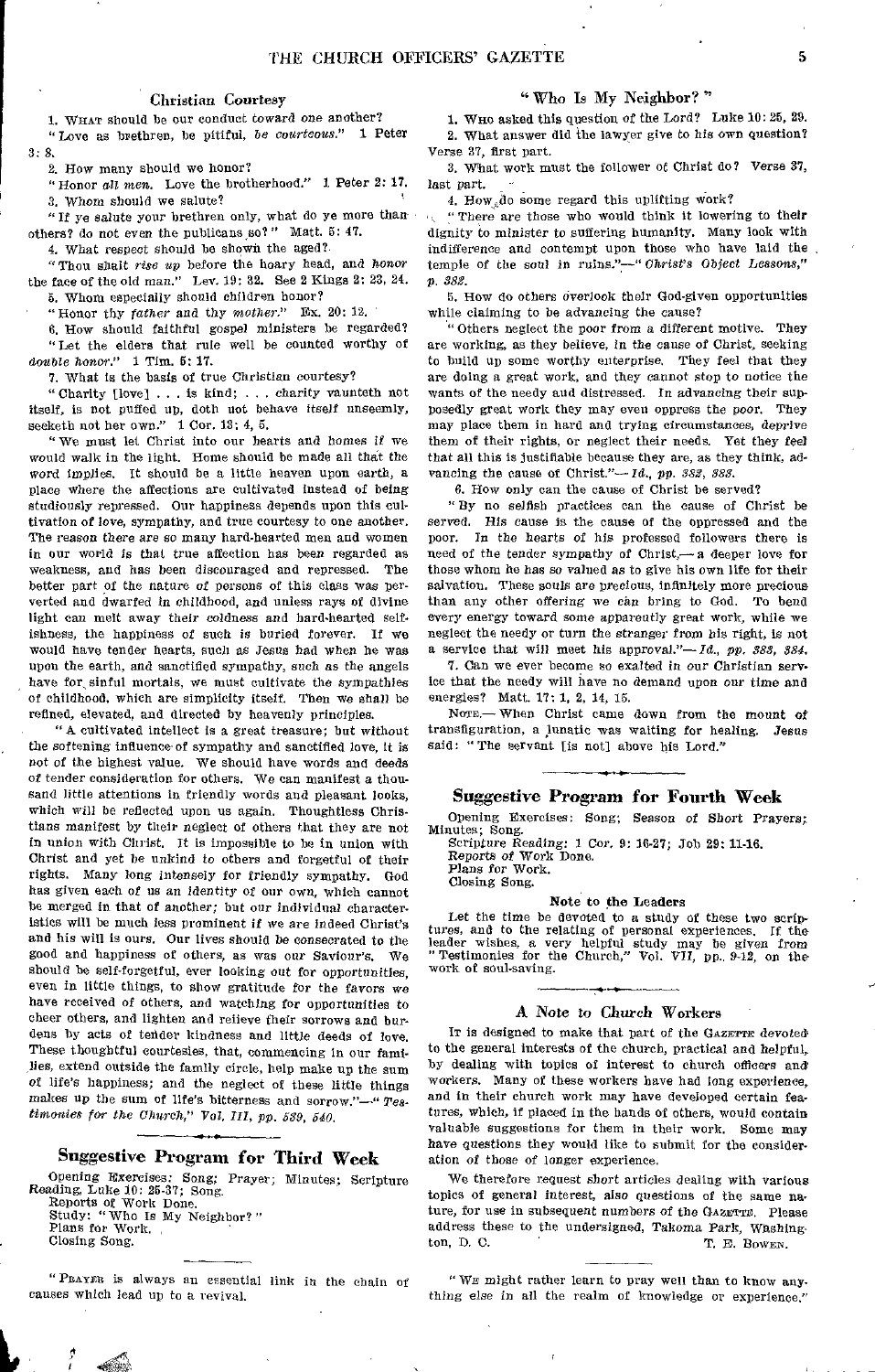# jiliootonarp Volunteer department

# Program for Week Ending February 1

Senior

*Topic: A Mark of Proficiency. Helpful Thought: "Study to show thyself approved* **unto** 

**God, a** *workman that needeth not to be ashamed." Tim. 2: 15.* 

**1. Opening Exercises: Song service and prayer, 2. Responsive Scripture Reading: Eph. 6: 11-17.** 

**3, Secretary's Report and Reports of Bands.** 

**4. Reading: Are You Ready?** 

**5. Talk: Why Reach the Mark of Proficiency? 6. Talk by Educational Secretary: How to Reach the Mark.** 

**7. Standard of Attainment Roll Call.** 

**8. Social Meeting.** 

**9. Close by repeating 2 Tim. 2: 15 in concert.** 

#### Junior

*Topic:* **Our** *Junior Standard of Attainment. Helpful Thought: "I will study and get ready, and maybe a chance will* **come."—** *Abraham Lincoln.* 

**1. Opening Exercises: Song service and prayer. 2. Scripture Lesson: Morning Watch Verses since last drill.** 

**3. Secretary's Report and Reports of Bands.** 

**4. Reading: Sheridan's Unpreparedness.** 

**5. Talk by Superintendent: Something Every Junior Should Do.** 

**6. Standard of Attainment Roll Call.** 

**7. Social Meeting, 8. Close by repeating 2 Tim. 2: 15 in concert.** 

# **Notes** to the Leaders

**Aim** *for Today.—* **Aim to give your Standard of Attainment work a new impetus today. Push it hard. Study your needs in the executive committee. What has your society done? Can you not add ten per cent of your society members to your Standard of Attainment membership by May? Aim high. Lay definite plans. Why not organize a Standard of Attainment class to meet once a week? There are excellent helps now. If you do not have both the Senior and Junior Standard of Attainment Manuals in your society library, why not get them now? —Junior 6 cents; Senior, 50 cents. Really every young person who studies for Attainment membership should have a manual to use. Have your plans carefully laid beforehand. Present them briefly and enthusiastically at the meeting. Make today the beginning of a Standard of Attainment campaign that will carry you far past your' goal by May?** Why should not every person in your society in your change of  $W$  is a should not **every person in your society, in your church, and in your Sabbath school become a member of Attainment, either Senior or Junior, during 1919? Have a good stirring meeting today, and follow it with faithful, systematic personal effort.** 

*Material and* **Notes.— Always look over the material for both the Senior and the Junior programs; and always read what the notes say about the different numbers on the programs.** 

*Opening Exercises.—Have* **a few good stirring songs sung. The following in "Christ in Song" are appropriate**  for the Seniors: Nos. 513, 531, 576, 622, 641, 651, 793. **the Juniors, perhaps the following will be better than some** 

**of those mentioned above: 501, 571, 579, 852.**  *Secretary's Report.—* After **the secretary has read his**  report, including the report of work for the past week, ask<br>each band leader to state briefly what has been done in his<br>band during the past month, and what he plans to do<br>during the month just begun. Emphasize work. "Keep **Be sure that each month counts for definite progress. If the •Junior society is not divided into bands, the superintendent could report on work and plans.** 

**Standard** *of Attainment Roll Call.—We* **are giving here**  the actual questions used in the test last December. **these— both Bible Doctrines and Denominational History — in your Roll Call. There are sets of Senior questions for the Senior society, and sets of the Junior for the Juniors. One week before the meeting, distribute these questions among the members. If you have more members than questions, give the same question to more than one. If you have too many questions, give some Missionary Volunteers two. Keep a copy of each question, and know who is to answer it. Those who cannot find answers to the questions, should be sure to obtain them from the educational secre-tary before this meeting. This Roll Call may be conducted by the educational secretary. It will give the Missionary** 

**Volunteers a very good idea of what the examinations are like. Make it enthusiastic. After the Roll Call, enroll all who will endeavor to prepare to take the examination in** 

**one or both subjects next May.**  *Social Meeting.—Plan* **your program thrbughout so that you will have at least ten minutes left for a social meeting. This is one of the great essentials to Christian growth. Do not crowd it out. You will notice that the program each week calls for some expression of this nature from each member. Remember always that expression deepens impression. Today get the young people to tell of their desires to do right, their experiences during the past week. Let them speak of opportunities used and of opportunities**  *lost,* **of new facts learned in 'today's meeting, etc.** 

# Junior

*Something Every Junior* **Should Do.— This talk may be drawn from the helps given for the** two **talks in the Senior program and then adapted to** the boys and girls,

# Are You Ready?

WM' **study for Standard of Attainment, or keep up with the Morning Watch and other outlines of work and study as laid out by those who deem it a privilege and duty to do all in their power to assist the youth in carrying this message to the world in its appointed time? Perhaps a personal experience of a few years ago may help some one to realize at least one great value of doing this, of knowing and having the Word instilled into the mind until one can speak words of comfort to the afflicted and point sinners to Christ.** 

**I spent a number of days and nights beside the sickbed of a girl friend almost eighteen years of age. She had not been reared in a Christian home, and her knowledge of a Saviour's love was very limited. As** the **physician said It was only a matter of a little time, only a few short days, before her decease, I felt sad as I realized that this** *young*  **life, so pure, so kind and loving, would soon be no more. There was no one else in the neighborhood to hold out to her the** hope **we had, no one she cared to talk to so** much **as to me.** 

**How could I, then, let her lie there and see her lifeblood ebb away without saying something to her about her soul's salvation? I was greatly troubled. Her mother felt that her daughter would recover. She could not believe that she would die. I prayed earnestly that God would give me opportunity to speak some word to her of his love. I knew that should I speak to her on this subject, her mother would worry lest it might make her worse. Still I felt she must not go in that condition;** *so* **I continued to ask God's direction.** 

**Hour after hour passed by, and it seemed the enemy was making sure of his victim, and that the right moment would never come. Her parents apparently gave little thought to God, but at an unexpected moment the broken-hearted mother slipped a Bible into my hand and said, "Read and talk to her." How often we are surprised when God answers our prayers! My heart bounded with joy, but soon sank in despair. Where,** 0 **where should I read? What words could I read at these anxious moments, and where should I find them? The more I tried to think, the more confused I became.** 

**It was then I felt my shame, reared an Adventist as I had been, that I knew so little about the truth with which God had intrusted me. I felt deeply that every Christian should** study **to show himself approved unto God. I read as best I could, but great anxiety was mine as I felt that her life was fast slipping into eternity, and I really did not know how to break the bread of life to her.** 

**Had I studied such outlines of this message as are laid out by our Standard of Attainment, I am sure** I **could have done better, I ant sure that as I folded her hands in rest on that July morning, I could have done it with less sorrow. I might have felt when she called to me, "I am dying," that God was calling his own; but now as thoughts come to me of those anxious** days, **they leave inscribed on my memory, "An opportunity Ineffectively improved, and without excuse."** 

**May all who read this be spared the pain it leaves in my heart, You may be called to comfort a dying companion**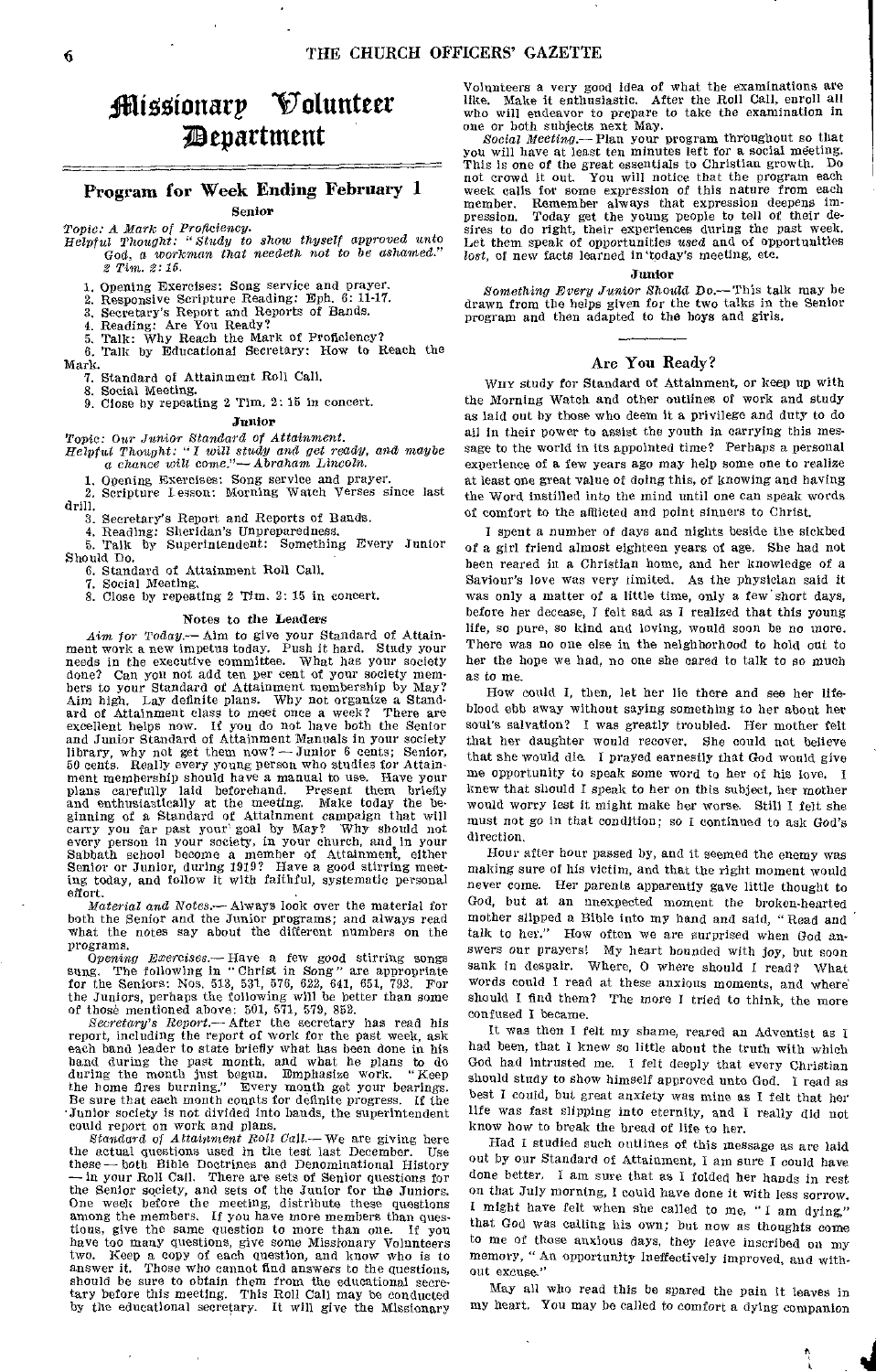who has never thought of Christ until he feels his life-blood *ebbing away.* Are your words of comfort ready? Have you studied "to show thyself approved unto God"? If not, you will find this a most difficult place. Will your mind be stored with words of comfort, *or* will it be so shattered and confused with embarrassment by the situation that you cannot point the dying soul to Christ, and show him the love and sympathy that should be there?

Are you ready to give, with open Bible, comfort to the sorrowing heart? As trouble thickens on every hand, when men's hearts are failing for fear, when they are trembling at their own neglect, when they long for words of comfort, are you ready to minister to them? Are you storing in your minds words or passages 'from God's Letter that will help you to stand as Daniel stood? May God help us each to improve the opportunities that now lie within our reach. MAE MARK.

# Why Reach the Mark of Proficiency? (Suggestions for talk)

Nor long ago a company of *young* people in one of our large cities went out in canoes. They were having a very good time, and no one, it seemed, dreamed of danger; but upon reaching a treacherous place in the stream, the canoes suddenly capsized. It was not far to land, but twenty-one —all but two or three—of that happy company were drowned. They could not swim, and the few who managed to make their escape could not swim well enough to rescue others from that dangerous current.

• Does not this experience contain a solemn lesson for every Missionary Volunteer? We have reached a very serious time in the *history of* the world. Even in lands where churches are plentiful and Bibles may he found in the majority of homes, hundreds of people, young and old, are daily sinking into Christless graves. These, *too,* the Saviour has purchased with his own precious blood. Then why this waste? — Here is one reason: Few know the way into " the secret place of the Most High" well enough to lead others into it, Do you know that way well enough? Do you understand the Guidebook? Can you lead others into the rift in the Rock of Ages?

The Standard of Attainment is promoted by the Missionary Volunteer Department for two reasons: That you may learn the way, and that you may be able to teach it to others. Thousands of young people have reached this mark of proficiency that they may become better soul-winners, better able to answer with a "Thus saith the Lord," the arguments they meet. In Australia and England the Missionary Volunteers have done very thorough work. The young people in the West Indies, in India, and in the Philippine Islands are represented in the Attainment membership. If we could see things as they really are, we should discover young people in many lands and speaking many languages, all. striving for the same Standard of Attainment goal. Workers in South America and in the West Indies have been translating some Standard of Attainment helps to enable their young people to climb faster toward this mark of proficiency.

If the native young people in Central Africa have courage to *enlist in* the race for this *goal,— and* they do, *for* all the members of one mission station society are studying for membership of Attainment,— then surely young people who have had far better advantages, have no excuse for drawing back. If the native boys in India, and China, and in various island mission fields can obtain Standard of Attainment certificates, why cannot you? And are you not as ambitious as they to become successful soul-winners?

M. E.

# How to Reach the Mark

(Suggestions for talk)

PERHAPS it would be interesting to say a few words about this " mark of proficiency." Several months ago, while the workers in the Department were discussing the Standard of Attainment plan, Mrs. Evans said she had never seen a

really good definition of the Standard of Attainment. There had been explanations galore, but it still remained for some one to produce a good brief definition. Later Professor Kern defined the Standard of Attainment in this way: " It is a mark of proficiency in Bible Doctrines and Denominational History which our young people are asked to reach:' And that really does define it, doesn't it?

Most *young* people will admit the importance of the Standard of Attainment and of their becoming members. But the cry is: " I just cannot find time to reach it." As educational secretary, emphasize the importance of spare minutes. *Spare minutes will do it?* One young woman who works all day in an office, keeps house, and carries some Missionary Volunteer society responsibilities besides, is climbing to the Standard of Attainment goal on a ladder built entirely out of spare moments. Each day she keeps before her one or two texts, and masters them as she has opportunity. Whole classes of busy nurses have enlisted in this race. Others are doing the same. Really, it is remarkable what spare minutes do for ambitious young people.

Through a careful use of these valuable nuggets of time, Sir John Lubbock became one of the highest English authorities on archeology; and it is said that Elihu Burrltt acquired the mastery of eighteen languages just by improving spare moments. When Luther was asked how he found time to translate the Bible, he said, " I did a little every day."

And here is Jim, our African friend. He, too, has set our young people everywhere a good example. " It was in April, 1899, that I first met Jim," writes a *missionary.*  " He was a tall, awkward boy about fifteen or sixteen years old. Herding the mission donkeys kept him in the veldt from sunrise to sunset, but as soon as the donkeys had been put into the kraal for the night and Jim had had his simple meal of porridge or boiled maize, he would look about for some one to teach him a few words from the Matabele primer. The following day these few words would be read over and over again while the donkeys grazed, and the next evening he would grapple with some new words. In a few months' time Jim had mastered the primer, and was anxious to obtain a Matabele Bible. *No* Bibles could be bought there, so he walked forty-five miles to buy one.

"At present Jim is an earnest worker among his own people living north of the Zambesi River. He has some natural ability as a leader, and Brother Anderson says that he is an eloquent preacher in his own tongue. He is quick at learning languages, and speaks readily three or four of the dialects used by the tribes along or near the Zambesi River."

Like our African Jim, like Luther, like hundreds of others, cannot the Missionary Volunteers in your society do "a *little* every day "? Perhaps some of your young people have reached the Standard of Attainment goal in just that way. Have such rise. Yes, have all your members of Attainment rise.

And do not stop with enrolling young people in the society. Reach outside, and get as many as possible in the church to study for Attainment membership. In one of the old mission stations in Africa the Standard of Attainment class is larger than the society. Explain your plans for a Standard of Attainment campaign. Arrange for organizing classes if you can. Enroll all who will study alone or in groups. (It probably will be best to have your enrolment just after the Roll Call.) If a few consider the Senior Standard of Attainment too difficult, recommend the Junior to them. Exhibit the helps spoken of in the note. Some may say: "Well, I'll try to take it after a while." But urge enrolment at once for all who possibly can take it now. Procrastination is one of Satan's best *agencies for robbing*  young people of important information. He whispers in their ears: " Yes, it is important for you to become members of Attainment. However, you cannot find time just now; but after a while it will be easy for you to do it." And those who heed his subtle counsel continue to wait for the " *easy time"* which, like tomorrow, is always coming but is never here.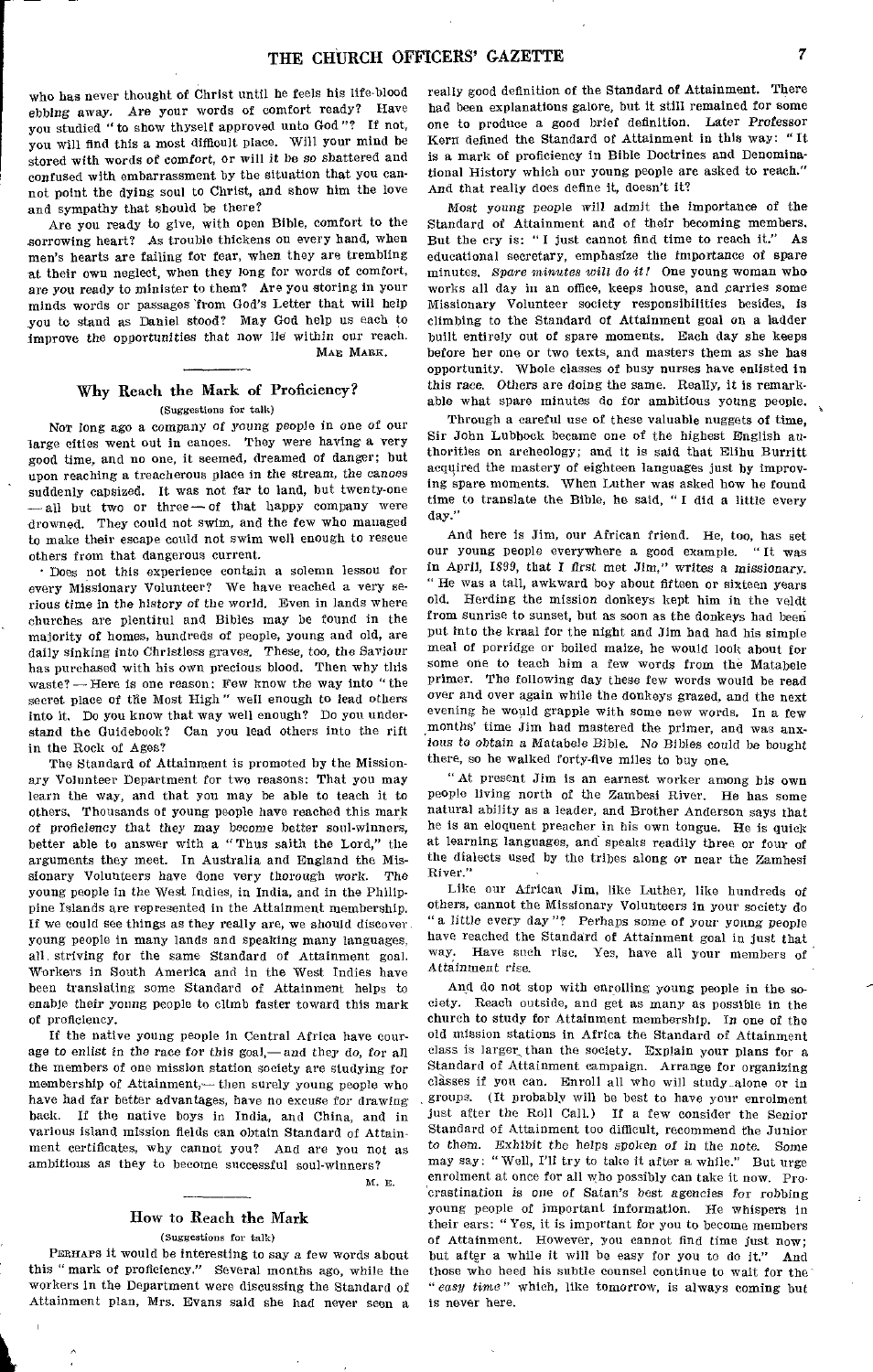" In the calendar of greatness Are but nobly spent todays; For tomorrow brings no laurels,

And the waiting wins no bays.

"To the poet comes the vision; To the painter comes the dream, But only in the present Can he shape the golden theme."

M. E.

1919 is here! One month has already gone. What is your society planning to accomplish during the eleven that remain? Make it the best year ever. But remember, you cannot without GOOD PLANS, EARNEST PRAYERS, and FAITHFUL SERVICE.

# Senior Standard of Attainment Examination for December, 19]8

# Bible Doctrines

#### (Give one or more texts to prove each answer)

1. SHOW that the Father, the Son, and the Holy Spirit are one.

2. In what manner and for what purpose was the earth created?

3. *a.* How did sin enter the world?

- 
- 

*b.* What remedy for sin has been provided?<br>
4. *a*. Give two reasons why we should pray.<br> *b*. What precious promise has God given to those who<br>
pray according to his will?

5. What are your reasons for paying tithe?

- 6. *a.* What is the fundamental law of God's government?<br> *b.* How long will this law endure?<br>
7. Give texts showing —<br> *a.* That the Sabbath is a memorial of creation. *b.* How long will this law endure?
- 
- 7. Give texts showing  $a$ . That the Sabbath is a memorial of creation. b. That the command to keep it is a part of God's enduring law.
	-
	- *e.* That it was observed by Jesus. *d.* That it will be observed in the new earth.
- 8. *a.* Describe the judgment scene in heaven.
- *b.* How thoroughly will the case of each individual be examined?

9. Why is Bible study so important? Give at least two texts to prove your answer.<br>10. Prove:

10. Prove: **6. Prove: a. That our Saviour will return to this earth again.** 

*b*. That his coming will be visible.<br>
11. Show the fulfilment of at least five signs of the<br>
Lord's return, which show that this glorious event is near at hand.

12. *a.* Describe some of the beauties of our heavenly home.

*b.* Will God's people have employment in the new earth?

#### Denominational History

1. Give your reasons for believing that the study of our denominational history, is important. 2. Explain the great time prophecy which became •the

foundation of the advent movement, and make a diagram to illustrate it.

3. Name five early advent pioneers, telling briefly how each was connected with the message. 4. Explain the causes of the first and second disappoint-

ments. 5. *a.* What was the "midnight cry" of the advent mes-

sage?<br>*b*. The " tarrying time"?

6. Give four rules for testing the work and life of a prophet.

7. Relate Sister White's first vision. 8. Give some of the interesting experiences connected with the writing of the first book or tract, on the Sabbath question.

9. What events are connected with each of the following<br>dates: 1798, 1849, 1860, 1866, 1907?<br>10. Outline briefly the plan of our denominational or-<br>ganization as it is today.<br>11. When and how did Seventh-day Adventists beg

work in India?

12. Name two of our missionaries in *each* of the following fields: South America, India, China, Africa. •

MAKE your program assignments two weeks early. Give your Missionary Volunteers time to do thorough work.

# Junior Standard of Attainment Examination for December, 1918

# Bible Doctrines

(Give texts to prove each answer)

- 1. How were the heavens and the earth created?
- 2. Show that the Scriptures are God's inspired word.<br>3.  $a$ . Where are the ten commandments found in a. Where are the ten commandments found in the
- Bible?
- *b.* How long will God's law endure?

4. What three steps must we take if we wish to be con verted?

5. Why should we study the Scriptures? 6. a. What does baptism show?

b. Describe the Bible method of baptism, and give

two instances where it was used. 7. Why should we give the Lord one tenth of our income?

8. Draw a diagram of the 2300 days, showing what year this period began, when it closed, the time when Jesus

began his work, and when he died on the cross. 9. Mention two signs of Christ's coming which will be seen in the heavens, and two which will take place on earth. 10. When will our Saviour raise to life the righteous dead?

11. What do we mean by the millennium, and where in the Bible are we told what takes place during this period? 12. Mention one chapter in the Old Testament and one in the New which tell about the new earth that Jesus will some day create.

#### Denominational History

1. Name three men who preached about the second coming of Jesus before 1844.

2. How many years ago did the Sabbath truth come to<br>the Adventist people?<br>3. What mistake caused the people who were looking for<br>Jesus to be disappointed?<br>4. Tell the story of Miss Harmon's early life.<br>5. a. When and wher

- 
- 

ventist paper published?<br>
b. Locate three of our publishing houses.<br>
6. Why was the name "Seventh-day Adventist" chosen for our denomination?

7. Name five departments in our denominational work. 8. When and where was our first denominational college opened?

- 9. a. Who was our first foreign missionary?
	- b. To what country did he go?
	- c. When?
- 10. Locate three of our missionaries now in foreign fields. 11. a. When was the Missionary Volunteer work defi-
- nitely organized.<br>
b. About how many societies have we today?<br>
c. About how many members?<br>
12. a. how was the Sabbath school work begun?
	-
- *b.* Tell the story of its growth.

# Sheridan's Unpreparedness

" WANT a ride, my lad?" asked a big, cheery voice as Sheridan Price was trudging home from school one afternoon. It was winter, and the snow was piled high in the unfrequented country road, making walking very difficult; so Sheridan was glad enough to accept the kind invitation.

"Jump right up here beside me, and tuck this robe around you good and snug." Of course the boy obeyed with alacrity, thanking the stranger for his friendly offer, and presently the two were talking together like old friends.

They had driven some distance, when a turn in the road brought into full view the little Adventist church perched high on East Hill.

"What denomination holds forth there?" inquired Sheridan's companion.

"The Seventh-day Adventists," replied the boy with. a smile. "I belong to that church myself."

"Oh, you do? I've heard tell of such a sect, but never happened to meet any one of that belief before. Let's see, you believe in keeping Saturday, don't you? And then, seems to me I heard that you teach that people don't go right to heaven when they die. Is that right?"

"Yes, we keep the Seventh day as the Bible tells us to, and we also believe what it says about the dead. It's all as plain as daylight in God's Word."

" You don't say! " returned the man, with sudden interest. " I'm quite a Bible student myself, and I'd like to know if there's any such thing in the Bible. Take keeping Saturday, for instance: Can you prove from the Scriptures that we are expected to observe that day?"

i,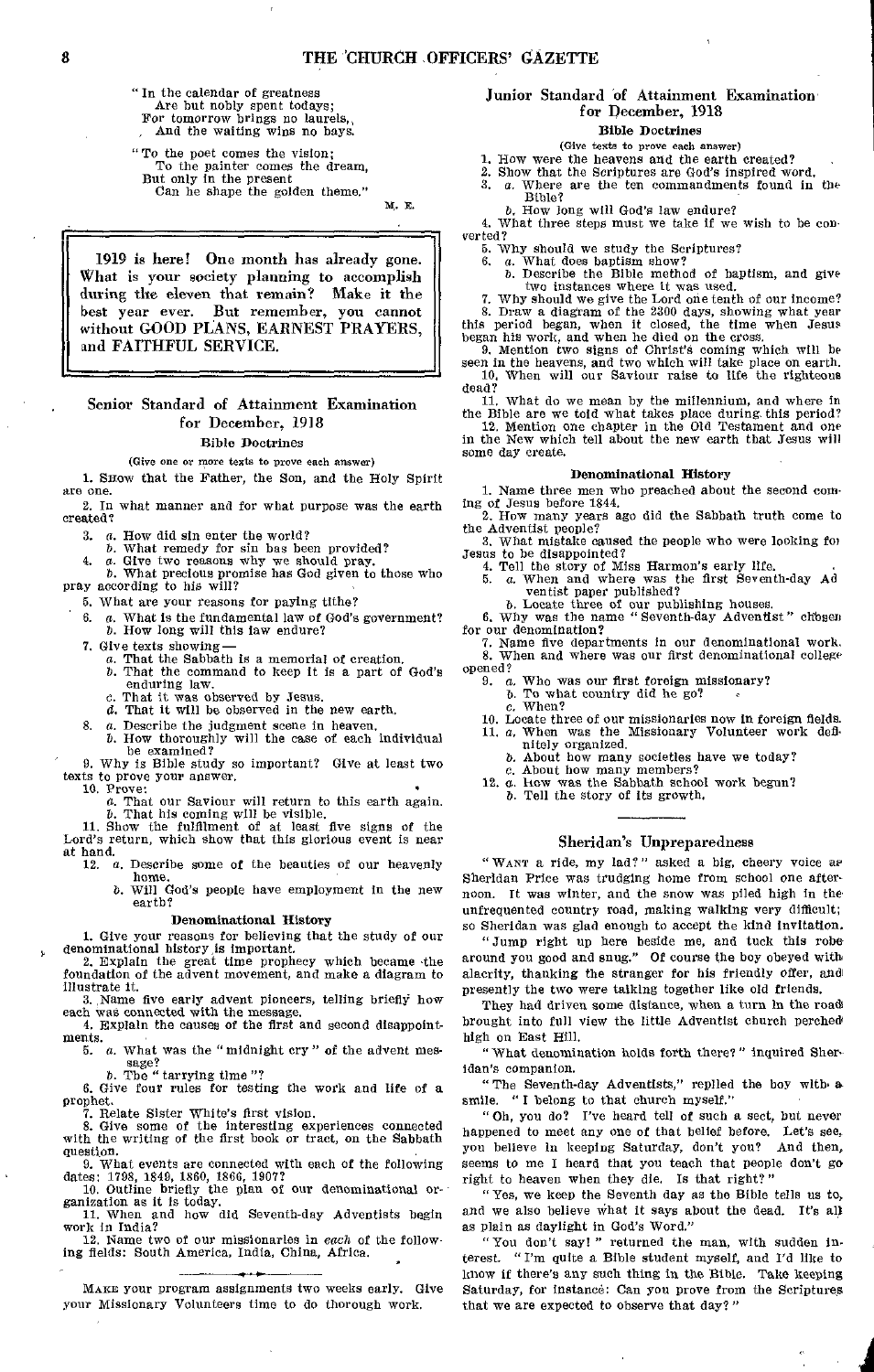-Of oounse I can prove it. It's in the ten commandments An Exodus. It says, "fhe seventh day is the Sabbath of the Lord thy God,'"

"Yes, I know all about that; but can you show me anything in the *New* Testament to prove that Christ or the apostles ever kept it? That is what interests me."

" There are plenty of texts to show it, but I don't know just where they are," replied Sheridan confusedly, "but they're there all right."

Oh, how he did wish he had those texts at *his* tongue's end, as his teacher had often told him he should! If only he had learned at least one of them,— but it was no use, his mind was a blank.

Just then his house was reached, and again thanking the man, he jumped out, glad of an excuse to get away from a conversation which was becoming very embarrassing.

That night as Sheridan sat down to study *his* lessons, be first got out his Bible and the Junior Standard of Attainment Manual which his father had bought him at campmeeting. " What are you going to do, Sherry?" asked Mrs. Price, seating herself near him.

Then he told her of the experience of the afternoon. "And Twe resolved to get ready to speak a word in season, mother," he finished slowly. "You see I found out today how dumb I am about the Bible, and about really knowing why I belong to the church I do; and I've made up my mind that I won't get caught that way again."

ELLA IDEN.

# Program for Week Ending February 8

*Hub feet: In the Land of Sinim.* 

*Helpful Thought: "Behold, these shall come from far: and, lo, these from the north and from the west; and these from the land of Sinim." Ise. 49:12.* 

#### Senior

1. Song Service. 2. Scripture Lesson: Morning Watch Verses since last review.

3. Missionary Roll Call.

4. Monthly Survey of Missions.

6. Season of Prayer. 6. Talk: "The Days of June." 7. Reading: A Page from a Missionary's Diary.

8. Reading: A Demoniac Healed.

9, Our Response.

10. Secretary's report, including report of work. 11. Close by repeating the Pledge in concert, after which have all be seated for silent prayer,

#### Junior

1. Song Service. 2. Scripture Lesson: Morning Watch Verses for the Week.

3. Missionary Roll Call.<br>4. Monthly Survey of N

4. Monthly Survey of Missions. 5. Season of Prayer. 6. Recitation: Only a Baby Girl.

7. Reading: A Girl 'in China.

Our Response.

9. Secretary's Report, including report of work.

10. Close with silent prayer.

## Note to the Leaders

*Scripture Lesson:* Have some one repeat the Morning "Watch Verses since the last drill was given. Let them be given without references. It may be well, especially with the Juniors, to give all a chance to give the reference as each text is quoted. However, the responses should be given very briskly.

*Missionary Roll Call:* This paper gives several items about *China.* These can be used by both Seniors and Juniors. Distribute them among the Missionary Volunteers, to be given in response to the roll call. Glean other items from the *Review* and books on missions; or better still, ask your Missionary Volunteers a week before to do so, and then pass the items given in this paper out to those who do not have any.

*Monthly Survey of Missions.—* Remember that the second meeting in each month always gives some time to foreign<br>missions. Whatever the program may be, time will be<br>allowed for the regular Monthly Survey. Be sure to have<br>it! After the person appointed has given the survey, let<br>t items. Appoint some one today to glean missionary news items from the *Review* for the second meeting in March. Why not appoint all the Juniors, and see who can get most?

In *fact, it might* be well to try this plan occasionally in the Senior society.

*Season of* Prayer.—Have *an* earnest season of prayer. Let several take part. Remember in a special way our workers in China. They are carrying very heavy responsibilities. Let us hold up their hands with our prayers today and every day.

# Senior

*"The Days of June."*—Have some one who has read this charming little book give a five-minute talk on June.<br>She laid her life on the altar for China, and it is worth the while of every young person to read this beautiful story of her life. In speaking of this book, Elder E. R. Palmer, manager of the Review and Herald, said: "I think it is one of the sweetest little books of its kind I have ever read."

Our Response.  $-$  Be sure to save at least ten minutes for<br>the response. Ask all to take part in it. The program today<br>is really a call from the regions beyond. What is our re-<br>sponse? China needs men. She needs money. Bu something else she needs that you and I can supply — inter-<br>cessory missionaries in the homeland. Can the workers over there count on our support? Can the Master count on each one of us working hard enough at home to release some one else for more needy fields? Can he count on our leading souls to him during 1919, that they, too, may

#### Junior

See the note for the Senior society on "Our Response."<br>If you wish to add other items to your Junior program,<br>have a geographical quiz. Probably the Juniors would also<br>be interested in the articles used in the Senior progr

# Missionary Roll Call-

*Robert Morrison,* in 1807 became the first P^otestant missionary to China. When only thirteen years old, he could repeat all the 119th psalm. When God gave him a burden for China, there were some who tried to fissuade him. "Do you really expect to make an impression on the i *son's* famous reply.

*William Milne,* who when asked what be would to, said, "Anything, anything—if only engaged in the work,' joined Morrison in China in 1813.

*Walter Henry Medhurst* was the third Protestant missionary to China. (Notice that the names of the ffrst three missionaries begin with M). Some one has said of this very capable man who chose to give his life for China: "Many attempts were made to entice his conspicuous abilities into worldly pursuits, but always in vain."

*Dr. Peter Parker* went to China in 1834. He is generally called the founder of medical missions in China. It is said, "He opened China to the gospel at the *point of* his lancet."

William J. Boone went to China in 1837. On her death-<br>bed, his wife said, "If there is a mercy in life for which I<br>feel thankful, it is that God has condescended to call me to be a missionary.

*William C. Burns.* an earnest Scotch evangelist, gave the Chinese "The Pilgrim's Progress" and also translated a hymn book.

*J. Hudson Taylor,* the founder of the China Inland Mis-sion, entered China in 1853. We learned more of him in "A Retrospect," one *of our past* Reading Course books.

*The Bible Society* has distributed Bibles in all parts of China.

In 1887 *Brother A. La Rue*, who had worked in Hono-<br>lulu, went to the British city of Hongkong as a self-support-<br>ing missionary, earning a livelihood by selling our Eng-<br>lish books on ships and in the city of Hongkong, *Outline of Mission Fields."* 

IN 1902 *Elder* and *Mrs. J. N. Anderson* and *Miss Ida Thompson* arrived in Hongkong to take up work for China proper. They were followed soon after by Brother E. W. Wilbur and his wife. These workers studied the Cantone

Soon after Elder Anderson's arrival, the release of Elder E. Pilquist from the service of the British and Foreign Bible Society was secured. He began work in the province of Honan, and soon had Chinese workers and others with him, and a little church was formed. In response to his call for helpers, Elder and Mrs. H. W. Miller and Elder and A. 0, *Selmon, all four* physicians, and Misses Erickson and

Ĥ.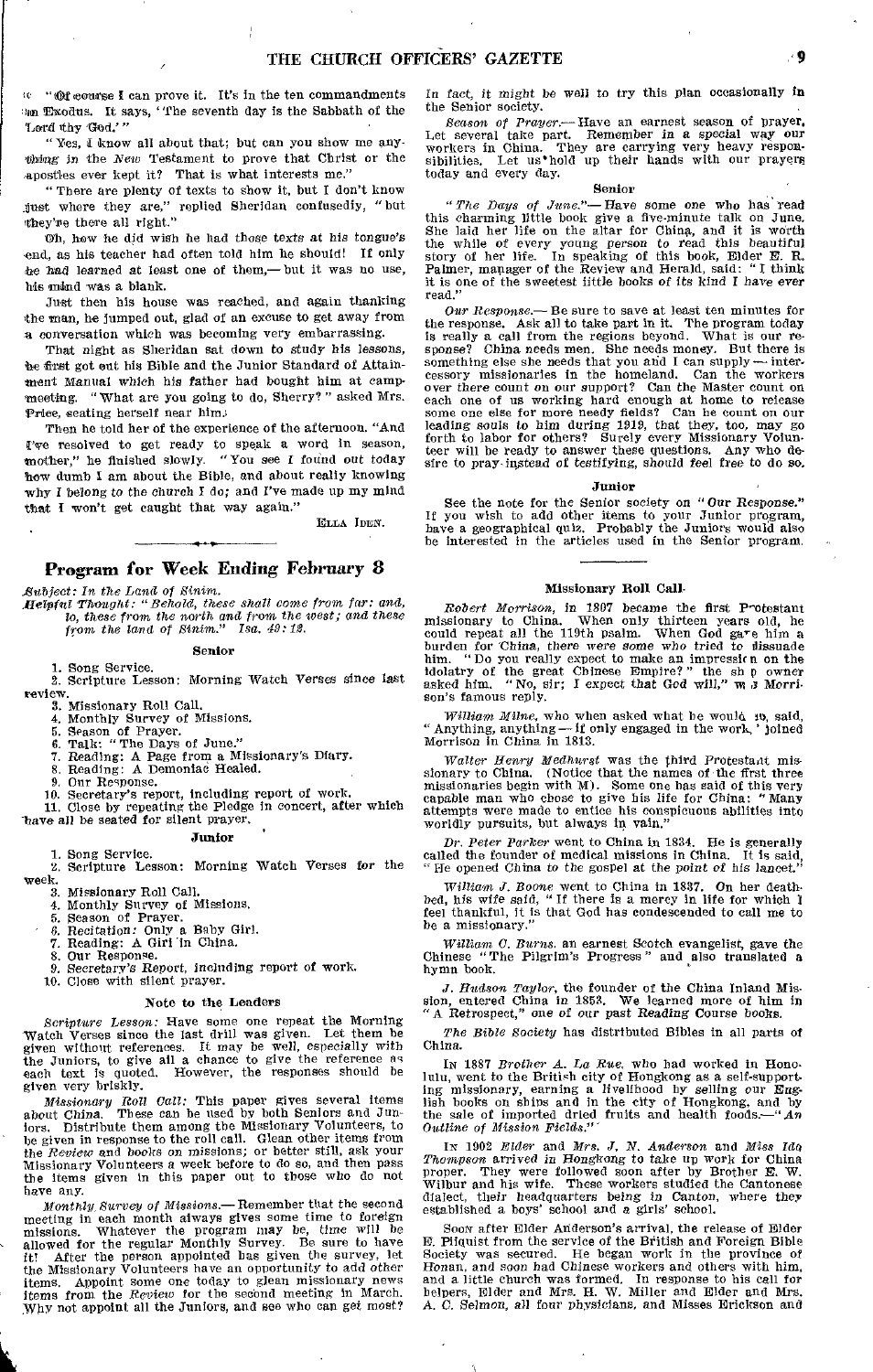Simpson, nurses, were sent out in the autumn of 1903.—"An *Outline of Mission Fields."* 

In 1904 there were 64 Sabbath keepers in China. At the close of 1917 the membership of the North and South China Union Conferences was 2,288.

DURING 1909 and 1910 our Mission Board sent twelve families and two single workers to China.

*Shanghai* is the headquarters for our work in East Asia. Elder I. H. Evans, who was president of the Asiatic Division in 1910-13, left the United States in the fall of 1918, to take charge of the work in East Asia again.

IN 1909 our workers printed and circulated *40,000,000*  pages of truth-filled literature in China. More is circulated year by year.

IN the fall of 1913 our China Missions Training School opened with 58 students.

ONE year 28 young men in one of our schools in China, in co-operation with the teachers, succeeded in leading 57 young heathen men to their Saviour.

THE Morning Watch Calendar is printed in Chinese.

DURING 1918 our Missionary Volunteers in North America raised several thousand dollars for China: The Southeastern Union Missionary Volunteers raised about \$2,000 for South China; the North Pacific Missionary Volunteers raised about \$3,500 for the work in different places in China; the young people in the Eastern Canadian Union raised more than \$600 for the support of native workers in Manchuria, the Missionary Volunteers of the Central Union raised about \$8,000 for the boys' school in south China.

" Tin; world's great heart is aching, aching fiercely in the night.

And God alone can heal it, and God aione give light;

And the men to bear the message and to preach the living word,

Are you and I, my brothers, and all others that have heard."

*Does It Pay?—* Friends, does it pay to launch and support the missionary enterprise? Does it pay to pull hard at the oar when the waves of strife and trial hinder our prog-ress? Ask the native Christian who formerly bowed down to wood and stone. Ask the pioneer missionary who has passed through many hardships for the cross of Christ. Ask the fathers and mothers who have lent their sons and daughters to the Lord for foreign lands. Ask the Prince of missionaries, who left his home in glory to yield his life upon the cross. And from one and all will come the cho-rus, "We have seen the travail of our souls, and are well satisfied."

# A Page from a Missionary's Diary

LAST night, with a little straw under my bedding, I slept fairly well, and got up in *fine* trim for a busy day. My room has a wooden floor and a good table, so I am quite luxuriously housed.

I spent much of the forenoon talking with our church members and workers in this place. One of them has recently received papers to sell, and is doing well. He is<br>working with a spirit that will win souls to Christ. A working with a spirit that will win souls to Christ. year ago he was making much trouble for our evangelist here; but after a time this message got hold of his heart, and every one testifies that he is a changed man. As I listened to him talk of his experience this morning and looked into his beaming face, I felt more confidence than ever in the transforming power of the gospel.

A long funeral procession passed by the chapel this rning, escorted by bands playing Chinese music. The morning, escorted by bands playing Chinese music. immense coffin was borne by several tens of men, coolies called for the occasion. In addition to the music, the affair was further enlivened by a continual roar of firecrackers. Following the coffin were the mourners,— the more well-todo riding in chairs, the others straggling along behind on foot. All of them were draped in coarse white cloth, and there was much wailing and a great display of handkerchiefs on the part of the women,

As I stated before, Hengshan is an old, old city. It has some good shops, but on the whole is rather squalid, with narrow, roughly paved streets, and a superabundance of illfed dogs. I am almost tempted to wish that the people of Hengshan were as fond of dog meat as in some other places in China; perhaps there would not be so many of the creatures in evidence. A few months ago I was walking outside of this city, and came upon a tiny, frail box, which had been dug out of a fresh mound of earth. It had been broken open, and was empty. I turned to the nearest Chinese questioningly. *"Gou ohs lino"* (the dogs have eaten), he remarked in a matter-of-fact way. Thank God I was reared in a land where such things do not happen so frequently as they do in dark Sinim. Sometimes the little ones are not buried at all, simply thrown out for the dogs to devour.

There is a good market here. Food is plentiful and cheap. Eggs can be bought for nine cash each. At the present [about 1912] rate of exchange, that would amount to about four cents a dozen, American money. I wish some of my friends in America who are paying forty cents a dozen for eggs now could buy in Hengshan. Peanuts can be purchased for two or three cents (gold) a pound. Seven or eight cents will buy a fine umbrella. Of course it is not such an umbrella as would be counted stylish in England or America. It opens up flat, and is made of bamboo and oiled paper. These umbrellas are painted red or blue or green, and present quite a gay appearance. With good care they will last a long time.

This afternoon we made a formal call on an official who has been very kind to us. Among other things, it is his duty to look after the welfare of foreigners. We also called on a Baptist missionary, who was a fellow passenger on the " Chiyo Maru " when we came to China. He greeted us courteously, and we passed a pleasant hour together. This evening we plan to have another meeting.— *C. P. Lillie.* 

# A Demoniac Healed

A COMPANY of believers, consisting of an evangelist and his wife, a Bible woman, and several members of the Missionary Volunteer Society of Ending, China, went into the country to hold a gospel meeting. While the service was in progress in a public thoroughfare, the workers were asked, " Can you heal a demoniac?" The inquirers were assured that the true God has power to cast out demons. They then led forth a wild-looking man, bound with chains about the wrists and ankles. This man, who had been demon-possessed for many years, was a terror to the community around him. He had tried in various ways to destroy his own and others' lives. As soon as he came into the presence of our workers, he cried out, " Can you heal me?" They said, " If you believe in Jesus, you can be healed." They then told him how Jesus, when he was on earth, had healed the sick and cast out demons.

" What must I do? " he asked.

"You must believe in Jesus, worship him, and pray to him."

"How do you do it?" he then questioned,

In reply to this, the workers taught him a short prayer consisting of two or three sentences. The poor sufferer then knelt down, and while he repeated this prayer, those present prayed for him.

The man was immediately healed. Some of those who prayed for him visited him three days later, and he came out to greet them, clothed, and in his right mind. His countenance was changed. The chains were gone. The swellings in his hands and feet had disappeared. The following Sabbath he came into Kading to attend the chapel services. He is now walking in all the light of the gospel that has shone upon his pathway.

This wonderful miracle of healing has stirred up a great interest among the people of the little village where he dwells. Should we not pray that this life rescued from Satan's cruel power may be used by God to win many from the bondage of superstition and sin to the glorious liberty of the gospel of Christ? BESSIE A. DOWELL.

> Only a Baby Girl ONLY a little baby girl, Dead by the riverside; Only a little Chinese child, Drowned in the floating tide.

So they have left her little form Floating upon the wave; She was too young to have a soul, Why should she have a grave?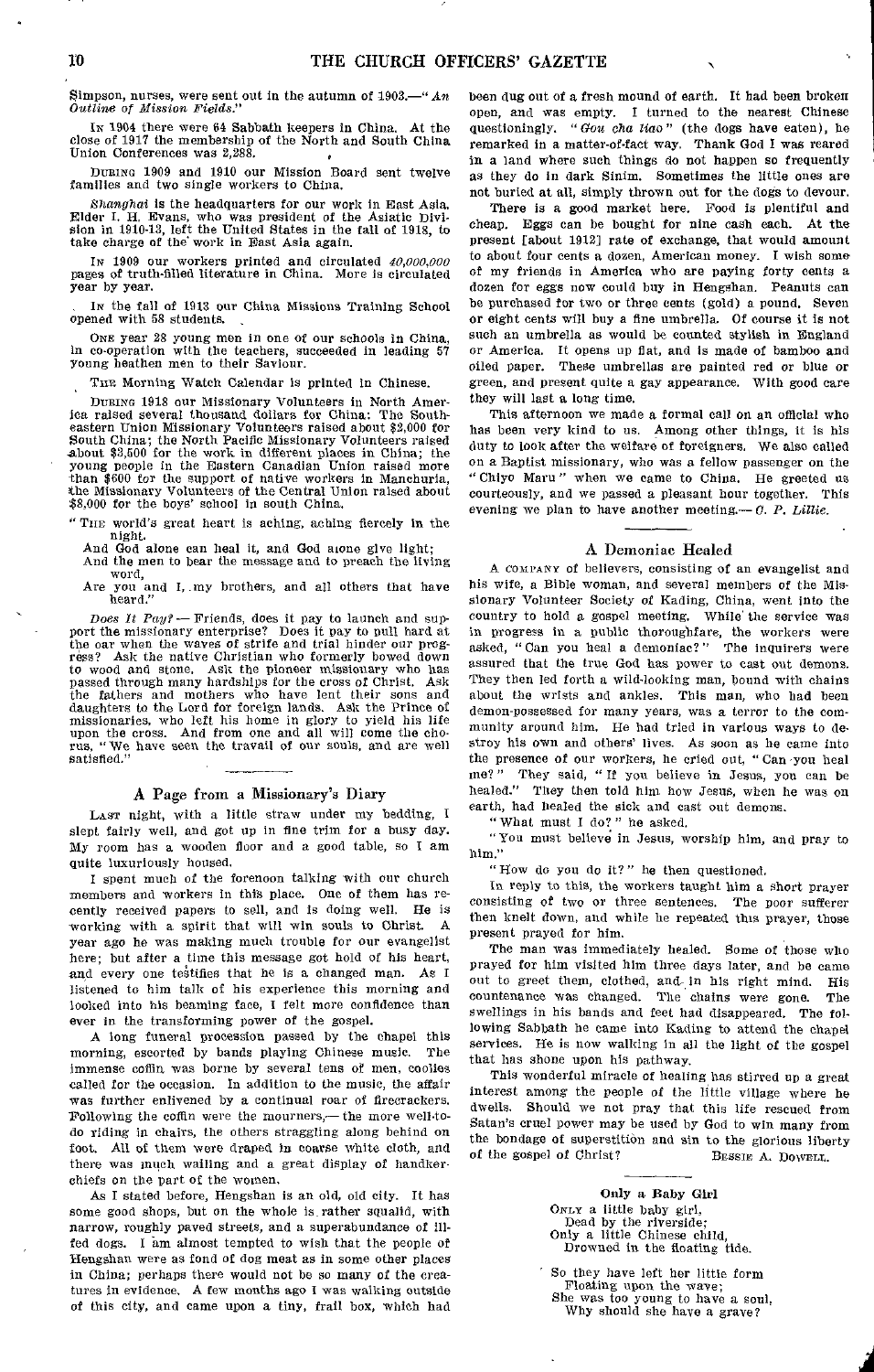If she had only been a boy, They would have heard her cry;<br>But she was just a baby girl, And she was left to die.

Yes, there's many another lamb Perishing every day, Thrown by the road or the riverside, *Flung* to the beasts of prey.

Think as you lie on your little bed, Soothed by a mother's hand, Think of the little baby girls Over in Chinaland.

Ask if there is not something more Even a child can do; And if perhaps in China's land Jesus has need of you.

#### - Selected.

# A Girl *in China*  A. L. TIAM

SOME *of our* young people in the mission fields have real trials, greater than most of our young people in the homeland are called to endure, and it will be a source of encouragement to you to know that they are usually faithful. Strength to withstand the temptations *which* come to them is obtained in the same way that you may obtain it to overcome the assaults *of* Satan; namely, by prayer. This is *shown* in the following letter from a young girl in our school.

"My name is Chan Wan Heung, and I was born in *China*  in the year 1896. , While I lived with my mother, she used to worship idols, and I did not know anything about the true God. I have an older brother and sister, but they still worship idols,

"My father went to America to work, and was baptized while there. In 1912 he came home to China, and has lived here since.

" When he came back, and the people found that he was a Christian, he was treated very badly, so he moved his *family* to another place. When I was sixteen years of age, I went to a school where we lived until vacation time, when Pastor Wilbur and his family Went to Macon for a rest. They lived next door to us. We often heard them *singing*  hymns and praying to God. They were very kind to us, and when they had time, they came over and talked with us about the Bible. I was very glad to hear about the Bible, but my father did not like it so well, as he said that Mr. Wilbur did as the Jews. Pastor Wilbur asked me to attend the Sabbath school, so every week I heard about the Bible and learned to pray to God.

"My father did not like to have me attend the meetings, but *later I* went to Canton to the Bethel Girls' School, and was bantized when I was seventeen years of age. One month after I was baptized, I was taken sick, and my mother came to the school and took me home; but while I was home, I continually prayed to God just the same.

"When my folks saw me pray, they got angry. One day when we were having our dinner, I prayed to thank God first; when they saw me do this, they threw the food on my head.

" I am very sorry that my family do not know God. I am wishing all the time for an opportunity to tell them more about the Bible and God. I thank God because he blesses me and keeps me well.

"I have been here in school nearly three years, and I hope that all the brothers and sisters will pray for me that I may learn to preach the Bible truths to other people, and I pray that God will bless all the brothers and sisters till Jesus comes back to this earth."

Notice, if you will, the *family thought,* that we are all "brothers and sisters," to these Chinese people, and as such we should pray for them as they are praying for us,

# Program for Week Ending February 15

# Senior

*Subject: God's Remedy for Sin. Helpful Thought: "Whosoever will* may come."

1. Opening Exercises: Song and Prayer. 2. Secretary's Report, including report of work. 3. Responsive Reading: Isa. 55: 1-13.

4. Symposium: God's Remedy for Sin. (Let sections be given as talks by different persons.) 5. Talk: Too Much to Give Up to Be a Christian.

6. Consecration Service. 7. Close by repeating in concert John 3: 16.

*Junior* 

*Subject: Jesus, the Junior's best Friend. Helpful Thought: "Though your sins be* as scarlet, they *shall be as white as snow,"* Isa. 1: 18.

1. Opening Exercises: Song and Prayer.

2. Secretary's Report, including report of work. 3. Responsive Reading: Isa. 55: 1-13. 4. Symposium: Jesus, the Junior's Best Friend. 5. Reading: John Three-Sixteen.

6. Consecration Service. 7. Close by repeating in concert John 3: 16.

#### Notes to the Leaders

Today's lesson is the second in our series of twelve studies on the Christian life. Last month we studied about "Sin - the Only Thing God Hates." Can you not in two or three *strong,* sweeping sentences give a synopsis of that lesson as developed in your society, that you may use it for<br>a foundation for today's study? Encourage all who can to<br>read the first two chapters in "Steps to Christ"—"God's<br>Love for Man " and "The Sinner's Need or Christ" so as to bring in brief synopses of these chapters, it would be well to do so. " Steps to Christ" is one of the best little books young people can study, and every young Christian should make it a close friend. These lessons help to establish such friendships.

*Opening Exercises.-* Sing several good songs on the subject for the day. The following in "Christ in Song" (large edition) are good: 6, 27, 41, 101, 107, 111, 172, 204, 223. If you look over the songs carefully in your executive committee, you can select those that are familiar to your *Missionary* Volunteers, and those which will help to impress the lesson all should learn today.

*Consecration Service.-* Allow at least ten *minutes* for a consecration service. You study your young people. You know who are timid. What are you doing to help them? Have any of your soul-winners tried to help the *timid* ones personally? And have you tried to have these workers scattered tactfully throughout the audience, so that every timid person will have one of these workers for a seatmate? As you open the consecration service, ask all to take part. If the President of the United States had done us a great kind-ness, would we not be glad to tell others? It might be well during the consecration service to have some one read or sing earnestly and without comment, "Ashamed of Jesus" ("Christ in Song," No. 111). Write the following statements and references on slips of paper, and pass them out to be read by different persons. Do not pass by the tim

1. Sins though as scarlet may be made white. Isa, 1: 18.

2. Jesus died to save from sin. Matt. 1: 21.

3. He gave himself for our sins. Gal. 1: 4. 4. He gave himself for us. Titus 2: 14.

5. He has borne our sins. Isa. 53: 4-6. 6. He gave himself for me. Gal. 2: 20.

7. He died for all. Heb. 2: 9.<br>8. If we confess our sins, he

8. If we confess our sins, he will forgive. 1 *John* 1: 9. 9. He will keep us *from* falling into sin. Jude 24. 9. He will keep us from falling into sin. Jude<br>10. God loves us as his own Son. John 17: 23.

Close by repeating John 3: 16. Some one has said that John 3: 16 is the gospel in a nutshell.

Just after closing, the spirit of carelessness and irreverence so often creeps in unawares. Have you tried the plan<br>suggested once before of having all be seated (or remain<br>standing) for a few moments of silent prayer? Try it, and<br>then have the organ give the signal for passing o hall. The music for any *song* can be used. For instance, let the organ play "Anywhere with Jesus" as the young people walk out, and thus keep the sentiment of that beautiful song ringing in their ears.

Junior.— All the above notes apply to leaders in both Senior and Junior societies. But in addition to these, a word of explanation is needed about the Junior Symposium: While the title is changed to "Jesus—the Junior's be for helps on *their* talks. Let older Juniors give these talks, a section of the article being assigned to each.

<sup>&</sup>quot;THIS is Christ's world; and he wants the whole of it." The millions of China are very precious to the heart of 'Christ, and he wants his church to help him save them. " He cannot save them without her heip."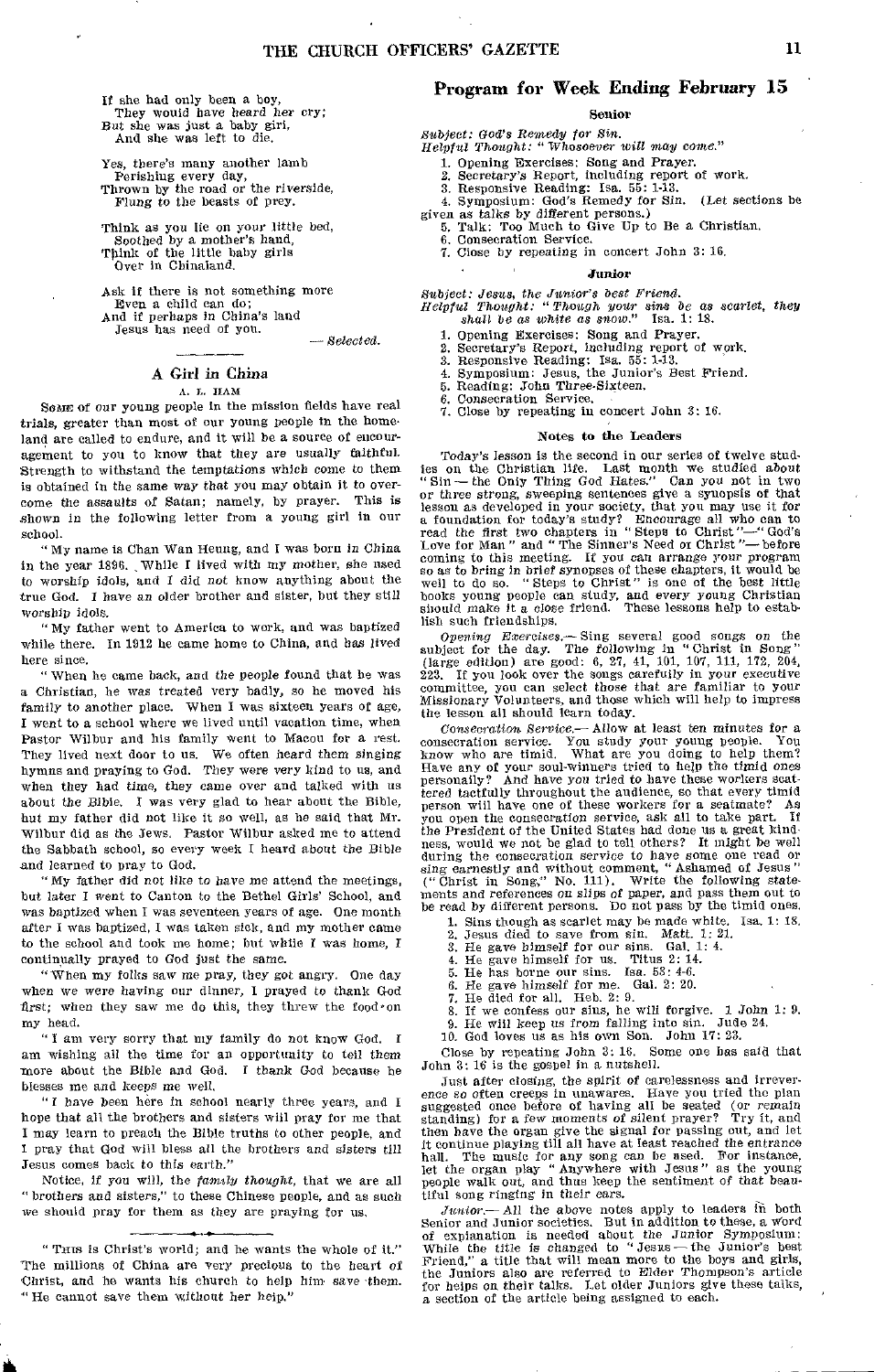# God's Remedy for Sin —Jesus

AWFUL as sin is, there is a remedy. "Come now, and let us reason together, saith the Lord: though your sins be as scarlet, they shall be as white as snow; though they be red like crimson, they shall be as wool." Isa. 1: 18. "To them that sit in darkness and in the shadow of death" there is deliverance.

Jesus is the real and only remedy for sin. *He* paid the penalty for sin and he paid it all. He died for your transgression, therefore *you* do not need to die. He was wounded for *your* transgressions; he was bruised for your iniquity. He carried the punishment due you for your sins. On *him* was laid' your *iniquity.* His word assures us that this is the truth. It is true to you when you believe it. With full assurance you can say,

> " Jesus paid it all, All to him I owe; Sin had left a crimson stain: He washed it white as snow."

## Jesus Is Our Substitute

Jesus, who knew no sin, was *made sin for us,* that we might be made righteous. 2 Cor. 5: 21, He was made what we are, that we might be made what he is. Justice demanded that we suffer the penalty of our sins,— death; but he took our place, bore the penalty, that we may live. Jesus became our substitute.

There is just one way to escape, and that is to be pardoned by faith in Jesus Christ. A man, Frank Smith, was a prisoner in Andersonville. While there, there was an exchange of prisoners, and Mr. Smith received an exchange, or yellow cardboard, with the number 56 on it, which entitled him to be exchanged. In Mr. Smith's company was a man who was an infidel. Before he left, the soldiers came and gave him messages which they had scribbled to their wives. His friend, the infidel, picked up a piece of brown paper, scribbled on it, and added some verbal messages, and said: "Tell them I'm hoping against hope. I'm so weak I can hardly stand. I never begrudged a man good luck or good fortune before. I don't begrudge you, but I only wish I were going too."

They ordered those with exchanges to fall in line. Mr. Smith started with his infidel friend by his side, talking to him, While walking along, Mr. Smith slipped him his cardboard, and said: "Jim, you take this and go, and when they call the roll out there, you answer Frank Smith, and when they call it in here, I'll answer for you. Go, will you?" He said, "Frank, I won't do it." Mr. Smith said, "You go, Jim. My father, my mother, my brothers and sisters, are dead, and I haven't a relative in the world. Nobody would miss me if I die, but if you die, up in Ohio there is a wife and three little children. She would be a widow, and they would be orphans. Jim, you go, and I'll stay."

The infidel took the cardboard; the tears rolled down his cheeks, He kissed Mr. Smith's hand. Mr. Smith then said, "That's exactly what Jesus did for us, Jim. We were condemned, and he came and took our place, and said, `You are free.'" How blessed the thought that the penalty for sin has been paid by another!

> "He gives Himself, his life, his all. A sinless sacrifice. For man he drains the cup of gall, For man the Victim dies."

# We Have Been Redeemed

Our redemption is something *already* accomplished. We have only to accept it by faith, and it is ours.

"Christ bath redeemed us' from the curse of the law, being made a curse for us: for it is written, Cursed is *every*  one that hangeth on a tree." Gal. 3: 13. *"Rath* redeemed us." " Tis done, the great transaction's done." It is ours to rejoice in the fact.

> "Redeemed! how I love to proclaim it! Redeemed by the blood of the Lamb; Redeemed through his infinite mercy, His child, and forever, I am."

Redeemed—when? "Some time ago an evangelist traveling on the cars was singing to himself the song, 'I've Been Redeemed.' A fellow passenger, hearing him, joined in the song. After singing, the evangelist put the question to the stranger, 'Have you been redeemed?'

" ' Yes, praise the Lord! '

"`May I ask how long since?

" ` About nineteen hundred years ago:

" The reply was astonishing, and thoughts of insanity were astir in the mind of the evangelist. ' Nineteen hundred years ago!'

" • Yes, sir, but I'm sorry to say it's not much more than a year since I've known it.'"

There are some among us who are not quite sure that they have been redeemed. But He "hath redeemed us." We can go back more than nineteen hundred years. We were chosen in him "before the foundation of the world." Christ is " the Lamb slain from the foundation of the world." The blood which was shed in *fact* on the cross, was, in the plan of redemption, shed when man sinned in Eden. It was at the fall that Christ bridged the gulf, and man was redeemed.

What we need to know is that the price has been paid, that the lost have been found, that we have been purchased with an incorruptible offering, and, knowing this, by faith to accept the wonderful provision for our redemption. We should do this now; we should do it today, and forever. This is righteousness by faith, and it brings joy and peace into the heart.

# Jesus Saves Those Without Strength

Are you listening to the enemy who says, "You cannot be saved, for you are so weak?" It is for all such that Jesus died.

" When we were yet without strength, in due time Christ died for the ungodly." Rom. 5: 6. Salvation is for all. It is within the reach of those who are "without strength." None can be weaker than this. "He giveth power to the faint; and to them that have no might he increaseth strength. It is to those who have "no might" that he gives strength and salvation. To those who think they are strong and can work out their own salvation, he cannot impart help. While man must work, he can do nothing toward saving himself. Salvation comes wholly from God. Our own works, done with a view to helping toward salvation, hinder instead of helping. This is illustrated by the following incident, which I give in the language of another:

"One bright summer afternoon, some years ago, a party of ladies and children stood upon the wharf of a fashionable watering place, awaiting the arrival of a steamer that would bring their husbands and fathers. As they waited there, enjoying the refreshing breezes, their attention was suddenly attracted by a loud splash in the water, followed instantly by a piercing scream, As the startled crowd turned, they saw a young man struggling in the water. He could not swim, and in his frantic efforts to rescue himself, he was at each struggle getting deeper and deeper into the water, and farther from the shore.

" The ladies ran hither and thither to find help. They found only one person near who could render any assistance; he was an old sailor who was standing motionless, watching the poor man drowning before his eyes. The entreaties of the ladies could not move him while he saw the young man trying to save himself. As his hand fell helpless at his side, his face told plainly that he had given up in despair. As he arose the first time, a feeling of horror came over the little company, who were to be the unwilling witnesses of his death. When all hope was gone, the sailor leaped into the water, and as the drowning man arose for the last time, seized him, and bore him safely to shore.

"As the ladies gathered around him, he said, `I was compelled to wait until he ceased trying to save himself; for I could save him only when he was without strength.'"

So it is with us. We are continually struggling for salvation from sin. We try too often in our own strength to overcome; we fight and war for victory, and have it not, because we are not trusting wholly in Christ. But the moment we fully realize we are "without strength," and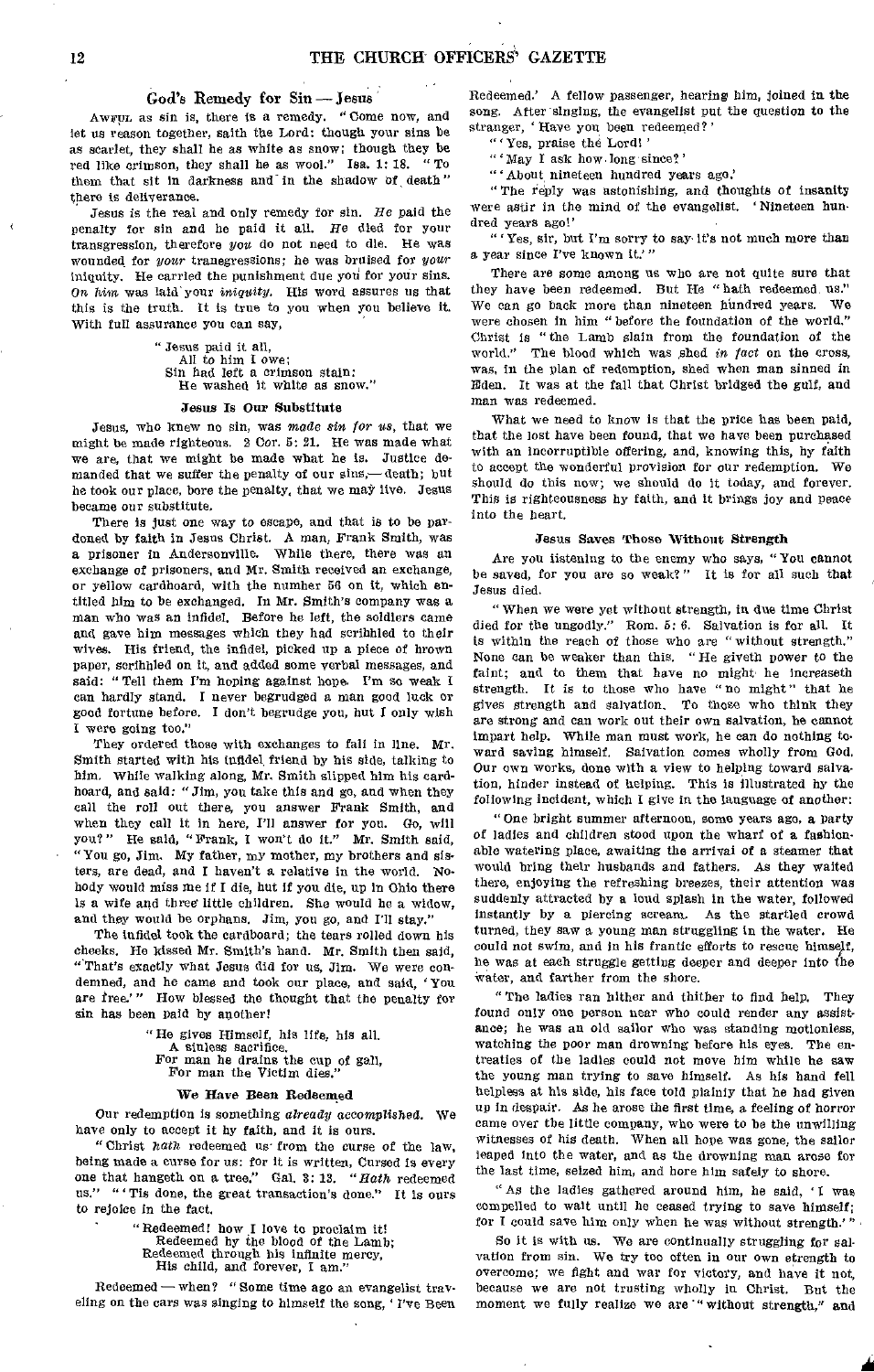fall helpless In his arms, asking for deliverance, then the Lord *can save us and bring* us to the desired haven of rest.

# We Can Como to Jesus Just as We Are

How encouraging the invitation of God to a sinner lost and undone, to come to *him* just as he is, sinful, weak, and ruined by the fall! All may freely come.

" Just as I am, without one plea

But that thy blood was shed for me,

And that thou bid'st me come to thee,

0 Lamb of God, I come, I come."

But here is where many fail. The known depravity of the natural heart seems to hinder our claiming by faith the promise of the Lord. He bids us come, but we feel so unclean; we have made so many mistakes. Our good resolutions have been like ropes of sand. The enemy seems to whisper, " God will not accept one so sinful as you are; if you were not so wicked and unfaithful you could come to him, but he will not accept you as you are." He suggests that you must make yourself better before God will *accept*  you. Before asking the Lord to forgive your sins and strengthen you against temptation, you feel that you must be good *for* a while, and when you are better than you now are, you will ask him to forgive, and he will accept you in the Beloved.

But you can never make yourself better than you are. Of yourself you can never do good. None are good, "no, *not one."* 

An artist wanted for a model a man who would represent the prodigal. One day he met a wretched beggar, and he thought: "That man would represent the prodigal." He found the beggar ready to sit for his painting, if he would pay him. The man appeared on the day appointed, hut the artist did not recognize him.

He said: "You made an *appointment with me,"* 

"No," responded the artist, "I never saw you before." "You are mistaken; you did see me, and made an appointment with me."

"No; it must have been some other artist. I have an appointment to meet a beggar here at this hour."

" Well," said the beggar, " I am the man."

"You the man?"

" Yes."

" What have you been doing?"

"Well, I thought I would get a new suit of clothes before got painted."

"Oh," replied the artist; "I don't want you! "

The Lord does not want us to attempt to dress up. In fact, we have nothing to put on. The best we have is but filthy *rags.* But Jesus came to seek and to save sinners. None are too wicked to be saved if they will but come to him. He ever lives to make intercession, *and can save* to the uttermost. We are to come in our sins, come with all our broken-down and lost opportunities. We are to come with the burdens which are crushing our hearts, and ask that they be taken away; ask that the robe of righteousness, woven in heaven's loom, be placed upon us, and our nakedness hidden away. It is the glory of God to forgive all our sins, and encircle us in the arms of his love. In Christ he has already accepted us. He is only waiting for us to accept him by faith, and rejoice in the forgiveness of every sin.

G. B. THOMPSON.

# Too Much to Give Up to Be a Christian

Young people sometimes urge as an excuse for not accepting Christ, " I have to give up too much to be a Christian."

The truth is on the other side of *this* question. We *give*  up everything when we fail to lay hold on Christ, and nothing worth while when we become Christians, This is well illustrated in the life of the prodigal son, who is represented as leaving home that he might enjoy the things of this world. He plunged into the *pleasures of* the world and enjoyed all within his reach. He drained the cup of earthly joy, and had free opportunity to secure from a life of sin all that the indulgence of appetite and passion affords. But alas! his lost and undone condition is described thus:

" Not many days *after* the younger son gathered all together, and took his journey into a far country, and there wasted his substance with riotous living. And when he had spent all, there arose a mighty famine in that land; and he began to be in want. And he went and joined himself to a citizen of that *country; and* he sent him into his fields to feed swine. And he would fain have filled his belly with the husks that the swine did eat: and no man gave unto him." Luke 15: 13-16.

This is a graphic description of every sinner without God and without hope. If we practice sin, it will lead us to the swine pen at last.

In his hopelessness, "when he came to himself," the prodigal said: "How many hired servants of my father's have bread enough and to spare, and I perish with hunger! I will *arise and go to* my father, and will say unto him, Father, I have sinned against heaven, and before thee, and am no more worthy to be called thy son: make me as one of thy hired servants. And he arose, and came to his father. But when he was yet a great way off, his father saw him, and had compassion, and ran, and fell on his neck, and kissed him." Verses 17-20.

What did this poor lost sinner *give* up *in* order to *return*  to his father's house? Well, he had to give up --

1. The hogs.

2. The husks,

3. The hunger.

And this is all that any sinner *has* to give up to become a Christian.

What did he receive?

"The father said to his servants, Bring forth the best robe, and put it on him; and put a ring on his hand, and shoes on his feet; and *bring* hither the fatted calf, and kill it; and let us eat, and be merry: for this my son was dead, and is alive again; he was lost, and-is found. And they began to be merry." Verses 22-24.

Truly he received much in exchange for a life of sin. Observe the many inestimable blessings:

I. A royal welcome from a loving father.

2. The best robe in exchange for his rags.

3. A ring, the pledge of sonship.

4. The kiss of reconciliation.

5. The shoes of the preparation of the gospel of peace. 6. The fatted calf, typical of the feast of joy and peace which awaits every Christian.

7. A home in exchange for the swine pen of sin and shame.

All this, and much more, awaits those who are -willing to exchange the poverty of sin for the riches of the gospel as revealed in the Son of God. **G. B. THOMPSON.** 

# John Three-Sixteen

ONE night a burglary had been planned, and a poor little boy was to watch and give the warning should the robbers be detected. It happened that the night was bright with the light of the moon, which cast a shadow on his path as he hid behind the portico *of* the house. Before he hardly realized it, he was accosted by a man, who said, " Boy! what are you doing here so late? Go home, and go to bed; lads like you have no business in the street at such an hour. Go home! " he repeated, as the boy did not move.

" I have no home to go to, and no bed," replied the boy, and his voice trembled.

"Poor fellow," said the stranger, compassionately; *"would you go* to a home and a bed if I gave them to you?"

" That I would, gladly," replied the boy, as the cold wind struck his shivering body.

The full light fell on the face of a gentleman, revealing a kindly smile, which shone brighter than the moonlight on the heart of the wanderer. He gave the name of a street and a number, and the lad was hurrying off, when the gentleman recalled him.

"But how are you *going* to get in, my boy? *You* must have a pass-ticket, as well as an invitation, before you are admitted. Take this; this is for you. Can you read?"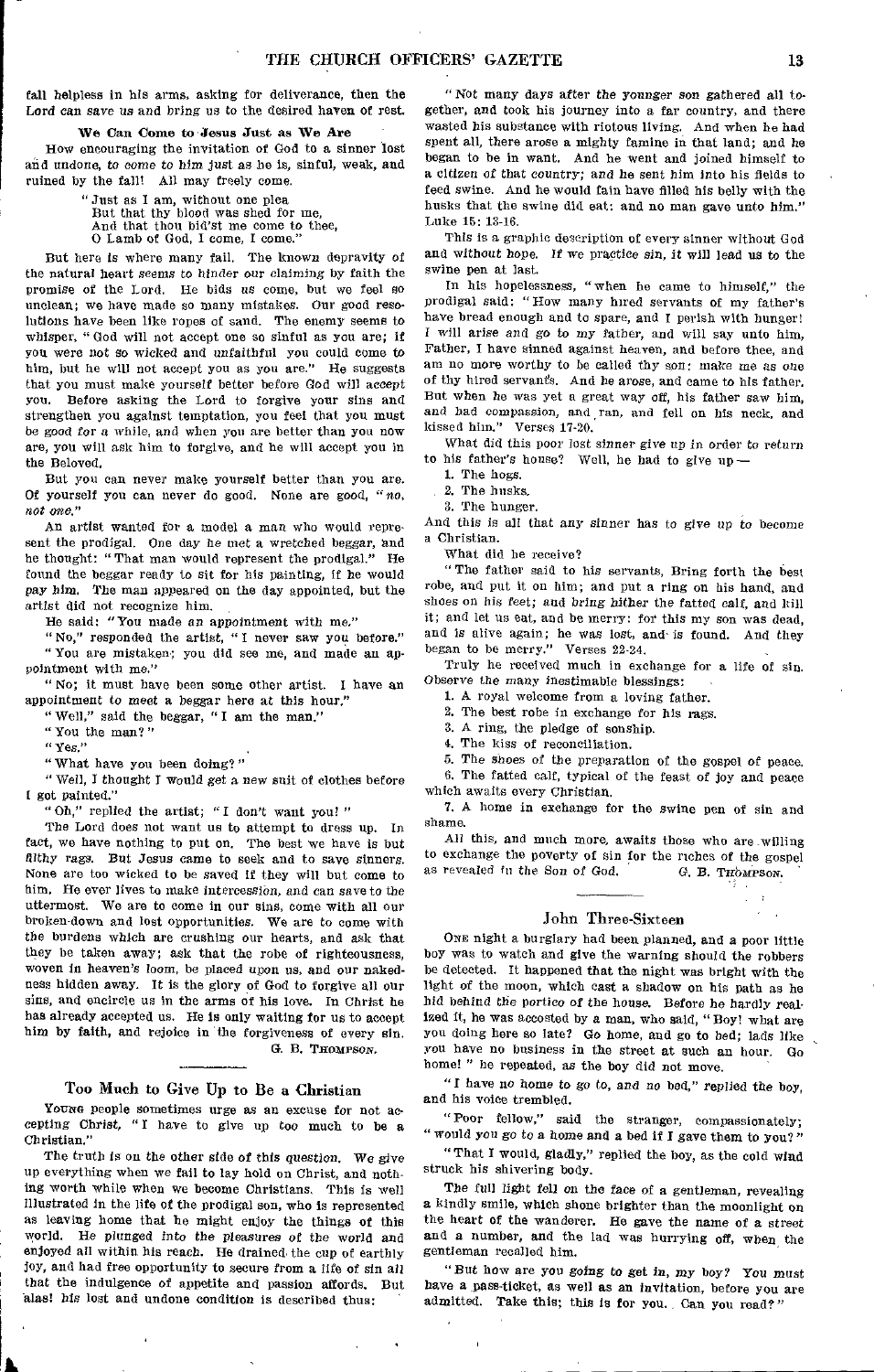" No," replied the lad, sadly; " I never learned."

" Well, remember on this ticket is 'John Three-Sixteen.' Repeat it after me: John Three-Sixteen.'" The boy eagerly repeated the words.

"Now do not forget," said the stranger, "this is to give you a home and a bed, and to do you good."

Off ran the lad with his ticket, repeating the words until he arrived at the street door of the house indicated to him. He rang the bell fearlessly, $-$  for had not that kind friend told him that John Three-Sixteen would secure him a home and a bed? The night porter opened the door, and in a gruff voice inquired: "Who's there?"

It's me, please," gasped the boy; " please, sir, I'm John Three-Sixteen."

"All right! " responded the porter; "that's the pass for tonight. Come in."

The poor lad soon found himself in a comfortable bed, his heart running over with gratitude for the shelter not only from the cold wind, but from his evil companions; and again and again he repeated: " I'll always be John Three-Sixteen — it's so lucky."

He slept soundly till morning, when he reluctantly left the place which had afforded him rest, food, and shelter solely on the strength of his new name. As he was crossing the street, he was knocked down by a passing cab, and being hurt, was carried to the nearest hospital. Before he was taken into the ward, he was asked, " Are you a Protestant or a Romanist?" He did not understand what the question meant, so he replied, "I'm John Three-Sixteen."

"Well," said the warden to the attendant, "he's badly hurt; carry him in—John Three-Sixteen, or whatever his name is. Poor lad! poor lad! "

In the accident ward he was laid tenderly down, and soon the surgeon came and bound up his wounds. Fever set in, and delirium followed; but at intervals, all that night, he repeated: " John Three-Sixteen, John Three-Sixteen. It was to do me good, and so it has."

Many a one in the ward, wakened by that ceaseless cry, stretched forth a feeble hand to turn the leaves of the Testament by his side, to learn, if possible, what the continued repetition of the text meant. The Holy Spirit blessed it that night to several souls; for it was God's own word, and he has promised that nis word shall not return unto him void.

One day the lad awoke to new life. As he gazed about him, half dazed, a patient from one of the beds near him said, " John Three-Sixteen, how are you?"

" How do you know my name?" inquired the lad.

"Know it! Why, you have never ceased telling us of it; and I, for one, say, 'Blessed John Three-Sixteen.'" The boy marveled to hear himself called blessed, and then for the first time in his life he heard those life-giving words that have brought salvation to thousands: "God so loved the world, that he gave his only begotten Son, that whosoever believeth in him should not perish, but have everlasting life."

Some time after this, an elderly man was brought into the same ward in a dying condition. Many came and went, ministering to him, but from his bed only groans were heard. " I'll just try my password," said the lad. " I found it lucky for a bed, and now I have found it good for a home forever. Poor fellow, perhaps *he'll* find it lucky, too."

Then, in a solemn tone, with emphasis on every word, the boy repeated: "God so loved the world, that he gave his only begotten Son, that *whosoever* believeth in him should not perish, but have everlasting life."

There was deep silence in the ward while this young missionary gave forth the message of salvation. Hope dawned on the face of the death-stricken man, who implored that the words be repeated. The Holy Spirit aided the reading, and gave peace to the despairing soul, so that he accepted Christ, the "Lamb of God," which taketh away the sin of the world."

The boy did not die, but lived to declare the love of God to others. He made John three-sixteen the comfort of his life, the keynote of his talks, and the assurance of that " inheritance incorruptible, and undefiled, and that fadeth not away."— *William P. Pearce, in "The Lover's* Love."

# Program for Week Ending February **22**  Senior

*Subject: A Word in Season. Helpful Thought: "The Lord God hath given me the tongue of the learned, that I should know how to speak* a *word in season." Isa. 50: 4.* 

- 1. Opening Exercises: Song and Prayer. 2. Scripture Lesson: John 15: 1-15.
- 
- 3. Reading: A Single Soul.
- 4. Round Table Discussion: A Word in Season.
- 5. Talk: Improving Our Talents.
- 6. Secretary's Report, including report of work. 7. Reports of Missionary Volunteers.
- 
- 8. Close by repeating the Pledge in concert.

# Junior

*Subject:* Helping Others. *Helpful Thought: "Jesus lived to bless others."* 

1. Opening Exercises: Song and Prayer.

Morning Watch Drill.

3. Recitation: Work for Jesus. 4. Reading: A Single Soul. 5. Object Talk: Helping Others (to be given by an older

Junior).

6. Talk by Superintendent: Using Our Talents. 7. Reports from Juniors (See Senior note on reporting).

8. Close with silent prayer.

# Notes to the Leaders

Aim for Today.— This is a preparedness program. Make the most of it. O the good we all might do if we only had "a word in season" on the tips of our tongues — just where we could always find it!

Last month we had our first lesson in this series on home<br>missionary work. There will be one almost every month.<br>These lessons are designed to help you build up strong band<br>work in your society. And with each lesson the GA brings you, come our prayers for your success in using the material to the best advantage.

Gather good material for the programs for 1919:<br>
Your executive committee busy gathering it.

your eyes open for it.

your notebooks handy.

an envelope for each series of studies.<br>
an envelope for hints for band leaders.<br>
an envelope for hints for other officers. KEEP

- 
- an envelope for illustrations.
- your term policy before your eyes.

#### Senior

*Round Table Discussion: A Word in Season.—At* least one week before this meeting, give out to different members the objections raised in " A Word in Season" and also the references given. Ask that each come prepared to answer the objection assigned him, just as he would endeavor to answer it if he should meet it in his personal effort for others. Make the meeting a real round-table discussion. It will be intensely interesting and exceedingly profitable. Why not *all* learn all these splendid texts, and be able to speak "a word in season "? If we would study the Word faithfully, could we not make Isaiah 50: 4 our own happy experience?

*Improving* Our Talents.— If your Round Table permits, you may profitably follow it with a five-minute talk on " Improving Our Talents." Besides knowing the Word, we should improve our talents, that our work may be more acceptable to the Master. Helps for this talk may be drawn from "Christ's Object Lessons," pp. 328-355.

*Reports from Missionary Volunteers.—* This is a day for studying home missionary work. During the month the bands have been asked to report, and the secretary has given the society report of work each week; but today, besides the society report, ask each Missionary Volunteer to tell his experience during the past month, how the Mas-ter has blessed him. Some may have received letters that should be read to the society. Others may have found special help in a Reading Course book, or had some interesting experience in house-to-house work. A few may fail to have anything to report, but surely they can say "Tha for life, and that there is still opportunity for them to serve others.

# Junior

*Morning Watch Drill.—* Review the verses since last drill, Why not have a Junior make out a list of questions drill. Why not have a Junior make out a list of questions that can be answered by these verses, and then have any or all the Juniors repeat the correct verse to each question?

Talk by Superintendent: Using Our Talents.—Helps for<br>this talk may be drawn from "Christ's Object Lessons," pp.<br>328-355. This talk should help the Juniors to see many way's of helping others.

"'LET your speech be alway with grace,' `that it may minister grace unto the hearers.'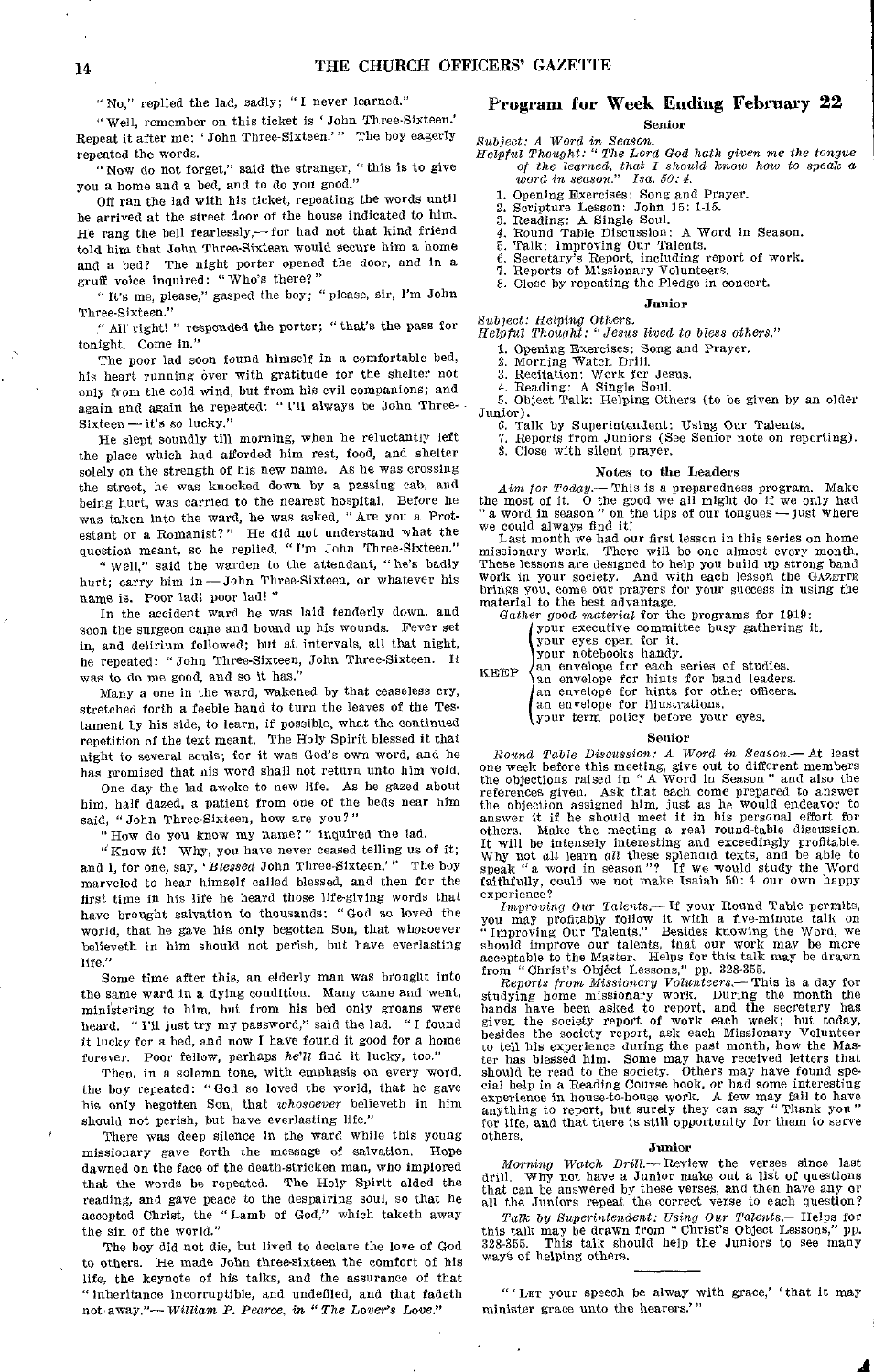# A *Single* Soul

"Rum, I have tickets for the Bell Ringers' concert on Wednesday night. Can you go?" Alice said to a friend, as she stopped at her gate.

"It is prayer meeting night."

" I know; but they *sail* for Europe Friday night, and this is their last concert."

"But I never stay away from prayer meeting for anything."

"But this is a sacred concert-and only once. We can worship just as well there."

So, reluctantly, and against her convictions, Ruth consented to go.

That night the girl dreamed that an angel in shining raiment stood beside her, and asked gently, " Where are you going tomorrow night?"

She answered, "I thought I would go to the concert." Then the angel said sadly, " Have you so little appreciation of the value of a single soul?"

Vividly the vision came back to Ruth the next morning, as she lay, saying softly to herself and wondering what it could mean -"So little appreciation of the value of a single soul."

She decided that she must take back her promise to attend the concert, and go to the prayer meeting,

Ruth sat in the house of prayer with a strange joy in her soul, singing:

> "Plenteous grace with Thee is found Grace to pardon all *my* sin; Let the healing streams abound, Make and keep me pure within. Thou of life the Fountain art, Freely let me take of Thee; Spring thou up within my heart, Rise to all eternity."

As the music ceased, the girl sprang impulsively to her feet.

"1 meant to hear the Bell Ringers tonight," she said, " but I decided that I would rather come to prayer meeting; and I am happier here than I should have been at the concert. I am sure no music could be sweeter to me than the hymn we have just sung."

As the hour of closing drew near, the pastor arose, and invited any who would give themselves to Christ to come forward.

As he waited in silence, a lady in mourning walked slowly up the aisle, and kneeling, was shown the way to salvation.

*When* the service was ended, a friend came to Ruth, and said:

"The lady who went forward wishes to be introduced to you."

Much astonished, the girl went to receive the introduction to Mrs. Walters.

" I wanted to tell you," the lady said, " that I owe the fact *of* my being a Christian tonight to your testimony. I have not been inside of a church for ten years. I came here to please a friend, and when you said you would give up a concert for a prayer meeting and that no music could be sweeter to you than the hymn, ' Jesus, lover *of my* soul,' I thought to myself, ' There must be something in religion, and I am going to live it.' So, I wish to thank you, for it is because of your testimony that I shall go home tonight a servant of the Lord Jesus Christ."

Ruth held out her hand, and pressed gratefully that of her new friend.

She knew now the meaning *of* the *angel's* message.

She could not tell *Mrs.* Walters how nearly she had come to proving recreant to her trust, nor of the dream that had influenced her in the right direction, so she answered simply, "I thank you for telling me this. I shall never forget it."

Yet she little guessed what cause she would always have to remember it.

Ruth's home was close beside the railroad track. About midnight she was awakened by a horrible *crashing* sound. Looking from the window she could see where the midnight express and the 11: 30 freight had collided.

S.

The frantic cries of the frightened, and the piercing shrieks of the wounded made her shudder. But she bravely put away all thoughts of self, and, calling her father, was soon ready to go with him to the rescue.

The first face that looked into hers, as she stood beside the wreck, was that of Mrs. Walters. Pale and peaceful it was, though showing how intensely she suffered,

She was extricated and borne to Ruth's home. The power of speech was almost gone, but she rallied a little as they laid her on Ruth's couch.

Taking her hand, and pressing it to her lips, she whispered, feebly,

"Child, I'm going - it was my last chance - what if you had not spoken-what if I had not taken it?"

And kneeling there beside the dead, the tears raining down her face, Ruth promised her Father always to do her duty; always to give her testimony; always to appreciate the value of a *single soul.-Mrs. A. C. Morrow.* 

# A Word in Season

1. There are too many hypocrites in the church. Rom. 2: 1; Rom. 14: 12.

2, Some people who profess to be good Christians have mistreated me. Rom. 12: 19,<br>
3. No one is, influenced by my course. Rom. 14: 7;<br>
1 Tim. 4: 12, 16.

4. I am troubled with doubts. John 8: 12; 7; 17.

5. How can I know that there is a God? Rom. 1: 20; Acts 14: 15; Ps. 19: 1.

6. I shall have another chance; I'm in no hurry. Prov. 27: 1; James 4: 14.

7. I have tried and failed; it seems useless to try again. Micah 7: 8; Isa. 55: 7.

8. I can do as much good out of the church as in it. Matt, 10: 32, 33; Mark 16: 16; Acts 2: 38. 9. I am too great a sinner; there is no hope for me. Isa. 1: 18; John 6: 37; 1 Tim. 1: 15,

10. I will wait for a more convenient time. Heb. 3: 7, *8.*  11. I am just as good as many Christians. Isa. 64: 6; Rom. 3: 23; *6:* 23.

12. But I must have a good time; I cannot give up my pleasures. Reel. 11: 9, 10; Ps. 16: 11. 13. I cannot live the life of a Christian. Phil. 4: 13;

1 Cor. 10: 13.

14. But I just know I could never hold out, Isa. 41: 10; Jude 24.

15. There is too much to give up. Matt. 16: 26. 25,

16. I should lose my friends. Prov. 18: 24; Phil. 3: 7, S. 17. I should lose my position and *have no way of making* 

a living. Matt. 6: 33; Ps. 84: 11; 2 Cor. 9: 8. 18. It would hinder *my* getting rich. Prov. 23: 4, 5; 10: 22.

19. How can I be saved? Rom. 10: 13.

20. How can 1 know that my sins are forgiven? 1 John

1: 9; Ps. 32: 5.<br>21. Will it b 21. Will it be worth all that it will cost me? 1 Cor. 2: *9;*  Rev. 21: 4, 7.

# Object Talk: Helping Others

[Have one small and several *large* candles. While giving the talk, light the small candle, and then use it for lighting the large ones.]

The little tallow candle that lay on the table in the lighthouse keeper's house, if it had been a Junior; might have grumbled and said: " $0$ , but I am so small there isn't really anything that I can do. I can't give out a strong light like the lamps up in the tower."

But I imagine the lighthouse keeper who needed the little candle would say, " No, you cannot; but I am going to use your little flickering flame to *light the* lamps that throw their strong beams across the water. Yon are not big, but you are big enough to be of use to me."

Sometimes boys and girls feel that there is nothing they can do, but as the lighthouse keeper needed the little candle, so Jesus needs' every boy and girl to help him to light other lights.

How can they be his lights? By being good, and by being good to others every day. But as the lighthouse keeper must light the candle before it can light the tamps, so we must go to Jesus and let him teach us how to live to bless others as be did. м. в.